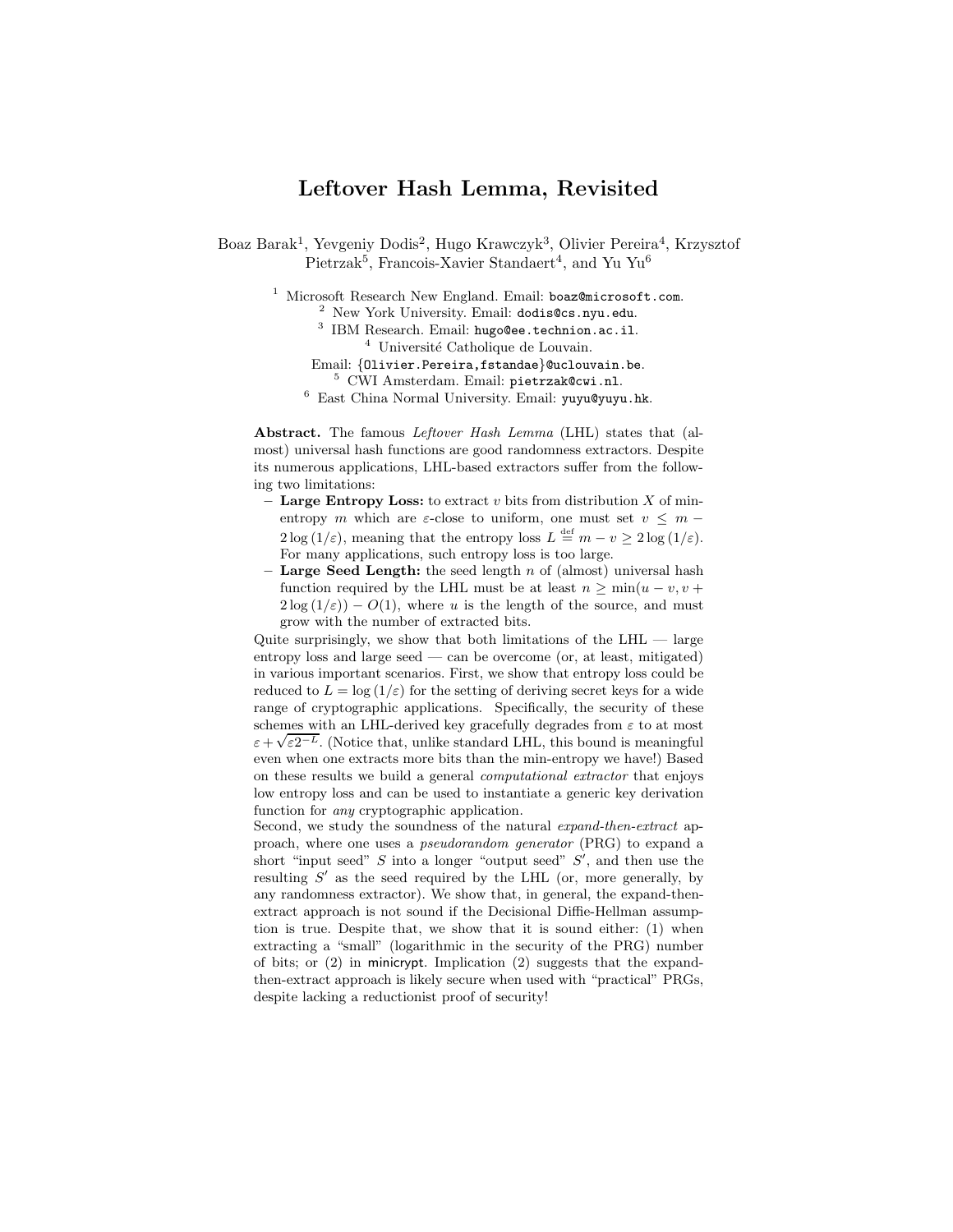### 1 Introduction

The famous Leftover Hash Lemma [\[18\]](#page-19-0) (LHL; see also [\[18\]](#page-19-0) for earlier formulations) has found a huge number of applications in many areas of cryptography and complexity theory. In its simplest form, it states that universal hash functions  $[7]$  are good (strong) randomness extractors  $[31]$ . Specifically, if X is a distribution of min-entropy m over some space  $\mathcal{X}, \mathcal{H}$  is a family of universal functions (see [Definition 2\)](#page-7-0) from  $\mathcal{X}$  to  $\{0,1\}^v$ , and H is a random member of  $H$ , then, even conditioned on the "seed"  $H$ , the statistical distance between  $H(X)$  and the uniform distribution  $U_v$  on  $\{0,1\}^v$  is bounded by  $\sqrt{2^{-L}}$ , where  $L \stackrel{\text{def}}{=} m - v$ . The parameter L is defined as the *entropy loss* and it measures the amount of min-entropy "sacrificed" in order to achieve good randomness extraction. Thus, no application can tell apart the "extracted" randomness  $H(X)$ from uniform randomness  $U_v$ , with advantage greater than  $\varepsilon \stackrel{\text{def}}{=} \sqrt{2^{-L}}$ , even if the seed  $H$  is published (as long as  $H$  is independent of  $X$ ).

The LHL is extremely attractive for many reasons. First, and foremost, it leads to simple and efficient randomness extractors, and can be used in many applications requiring good secret randomness. One such major setting is that of cryptographic key derivation, which is needed in many situations, such as privacy amplification [\[4\]](#page-18-1), Diffie-Hellman key exchange [\[14,](#page-18-2)[25\]](#page-19-2), biometrics [\[11](#page-18-3)[,5\]](#page-18-4) and random number generators from physical sources of randomness [\[3](#page-18-5)[,2\]](#page-18-6). Second, many simple functions, such as the inner product or, more generally, matrixvector multiplication, are universal. Such elegant functions have nice algebraic properties which can be used for other reasons beyond randomness extraction (for a few examples, see  $[26,10,29]$  $[26,10,29]$  $[26,10,29]$ ). Third, many simple and efficient constructions of (almost) universal hash functions are known [\[7,](#page-18-0)[37,](#page-19-5)[30,](#page-19-6)[24\]](#page-19-7), making LHLbased extractors the most efficient extractors to date. Finally, LHL achieves the optimal value of the entropy loss  $L = m - v$  sufficient to achieve the desired statistical distance  $\varepsilon$ . Specifically, LHL achieves  $L = 2 \log(1/\varepsilon)$ , which is known to be the the smallest possible entropy loss for any extractor [\[34\]](#page-19-8).

Despite these extremely attractive properties, LHL-based extractors are not necessarily applicable or sufficient in various situations. This is primarily due to the following two limitations of the LHL: large entropy loss and large seed.

LARGE ENTROPY LOSS. In theory, the entropy loss of  $2 \log(1/\varepsilon)$  might appear quite insignificant, especially in the asymptotic sense. However, in practical situations it often becomes a deal-breaker, especially when applied to the setting of key derivation. In this case the main question is to determine the smallest minentropy value m sufficient to extract a v-bit key with security  $\varepsilon$ . Minimizing this value  $m$ , which we call *startup entropy*, is often of critical importance, especially in entropy constrained scenarios, such as Diffie-Hellman key exchange (especially on elliptic curves) or biometrics. For example, for the Diffie-Hellman key exchange, the value  $m$  corresponds to the size of the elliptic curve group, which directly affects efficiency. This is one of the reasons why statistical extractors are often replaced in practice with heuristic constructions based on cryptographic hash functions.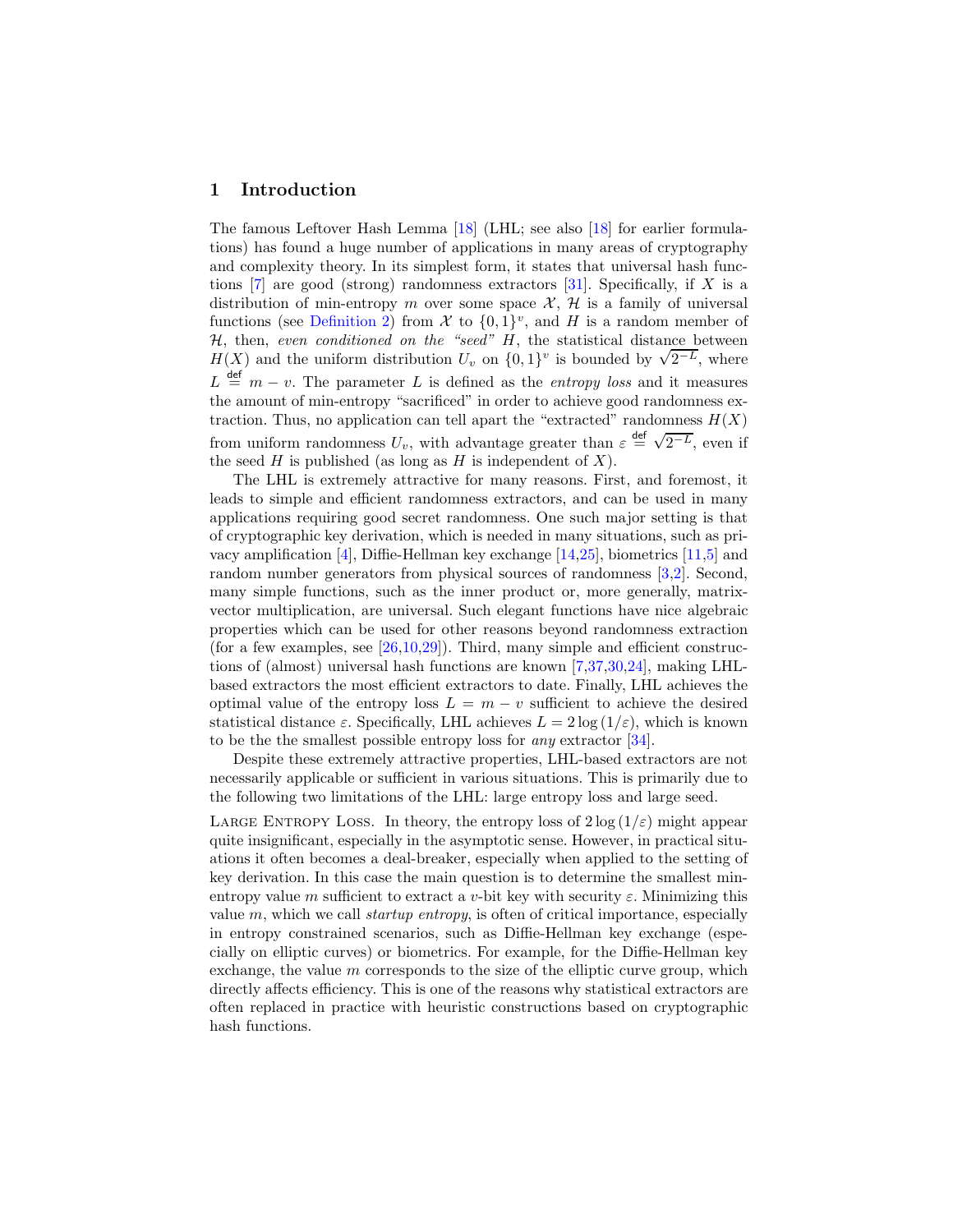LARGE SEED. Another significant hurdle in the use of LHL comes from the fact that universal hash functions require long description, which means that LHLbased extractors have long seeds. Indeed, Stinson [\[37\]](#page-19-5) showed that (perfectly) universal hash functions require the length of the seed to be linear in the length of the source X. More generally, even "good-enough" almost universal hash functions for LHL require seeds of length at least  $\min(|X| - v, v + 2\log(1/\varepsilon))$  –  $O(1)$  [\[37\]](#page-19-5), and, thus, must grow with the number of extracted bits. This large seed length makes it inconvenient in many applications of extractors (e.g., [\[6](#page-18-8)[,35](#page-19-9)[,25\]](#page-19-2)), including any use of extractors for derandomization, where one must be able to enumerate over all the seeds efficiently.

Large (and variable-length) seeds are also inconvenient for standardized cryptographic applications where fixed-size keys, independent of the size of inputs, are favored (as in the case of block ciphers or cryptographic hash functions). When extractors are used in cryptographic settings, seeds are viewed as keys and hence fixed-size seeds are very desirable. In applications of extractors, where the attacker is assumed to be sufficiently limited as to not make the source  $X$ dependent on the seed (e.g., when extracting keys from biometrics, physical measurements or in the Diffie-Hellman key exchange), one might consider fixing a good public seed, and use it repeatedly with a fast provably secure extractor. As said, this is not possible with universal hash functions as their seed length must grow with the length of  $X$ <sup>[1](#page-2-0)</sup>

Our Results. Quite surprisingly, we show that both limitations of the LHL — large entropy loss and large seed — can be overcome or, at least, mitigated in various important scenarios. We describe these results below.

#### 1.1 Reducing the Entropy Loss

At first, reducing the entropy loss L might seem impossible since we already mentioned that any extractor must have entropy loss  $L \geq 2 \log (1/\varepsilon) - O(1)$ [\[34\]](#page-19-8). However, the impossibility is for general applications of extractors, where we must ensure that the extracted string  $R$  cannot be distinguished from random by any statistical test  $D$ . In contrast, when extractors are used to derive *crypto*graphic keys, we only care about limited types of statistical tests D. Concretely, the tests that correspond to the security game between the attacker A and the challenger C. For example, when deriving the key for a signature scheme, the only tests we care about correspond to the attacker seeing several signatures and then outputting a new signature. Namely, we only care that the probability of a successful forgery does not suddenly become non-negligible when the secret key is obtained using an extractor instead of being random. And since the signature scheme is assumed to be secure with a truly random key, we can restrict our attention to a very restricted class of statistical tests which almost never output 1.

<span id="page-2-0"></span><sup>&</sup>lt;sup>1</sup> In theory one can build (non-LHL-based) extractors where the length  $n$  of the seed  $H$ is roughly logarithmic in the length of the source  $X$  (see [\[16](#page-19-10)[,36\]](#page-19-11) and many references therein). However, the resulting constructions are mainly of theoretical value and lose the extreme simplicity and efficiency of LHL-based extractors.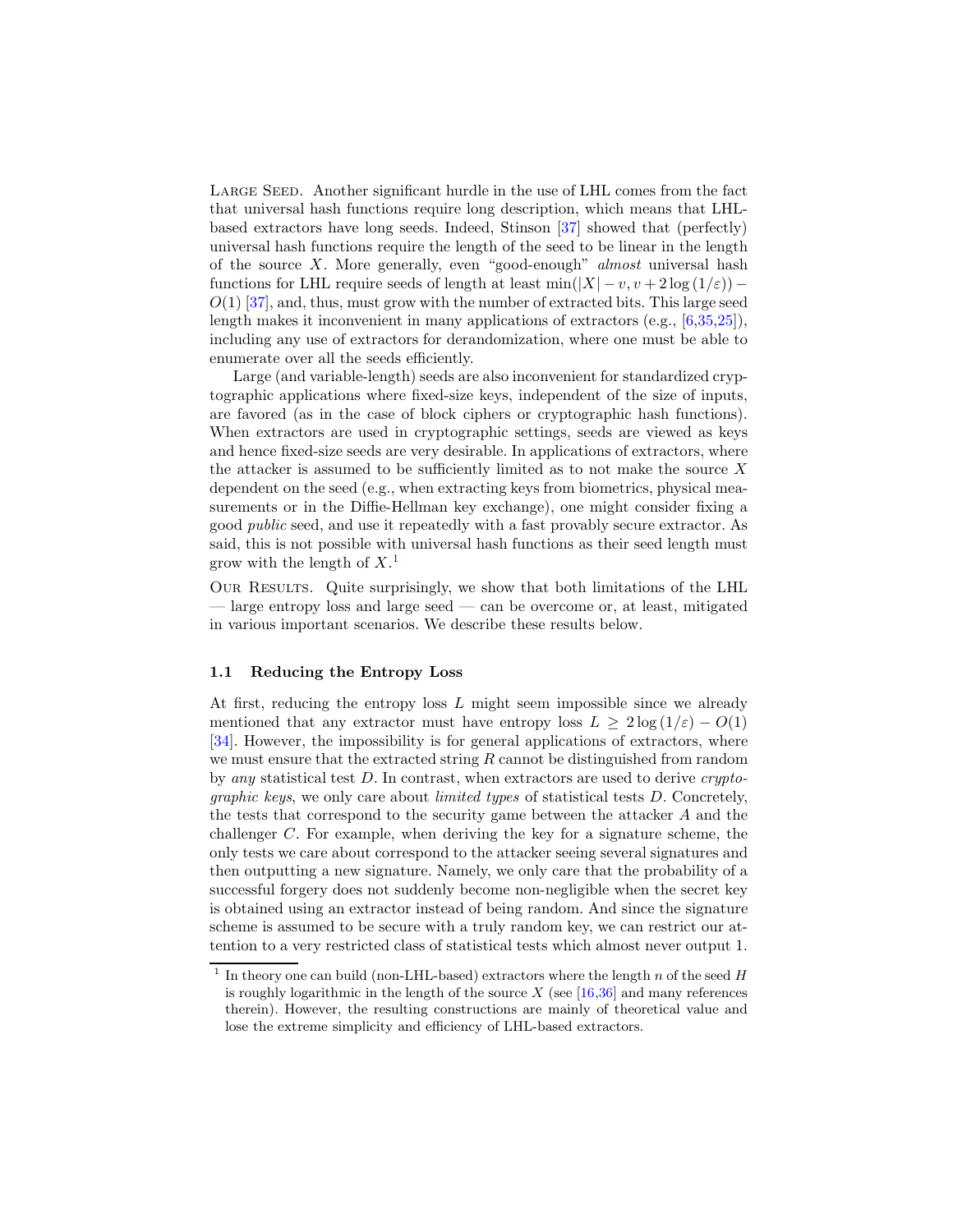Similar restrictions on the distinguisher naturally arise for other cryptographic primitives, which gives us hope that the lower bound of [\[34\]](#page-19-8) might be overcome in such settings.

Generalized LHL and Applications. Indeed, we derive a tighter form of the LHL, called generalized LHL (see [Theorem 1\)](#page-8-0), which non-trivially depends on the type of distinguisher  $D$  we care about. Our improved bound contains a novel term informally measuring the standard deviation of the distinguisher's advantage (the standard LHL is a particular case where this term is bounded by 1). Applying this new bound to the analysis of cryptographic functions, we obtain much tighter bounds for the security of a wide class cryptographic applications. These include key derivation for all "unpredictability" applications, such as signatures, MACs, one-way functions, identification schemes, etc. More surprisingly, they also include key derivation for some prominent "indistinguishability" applications that include all stateless encryption schemes, both CPA- and CCA-secure and in the public- and symmetric-key settings, as well as weak pseudorandom functions. Specifically, in each of these cases, denote by  $\varepsilon$  the security of the cryptographic primitive (i.e., the best success probability or advantage of an attacker with certain resources) when keyed with a perfectly random  $v$ -bit key, and by  $\varepsilon'$  the corresponding security value when the key is derived from an imperfect m-bit entropy source via the LHL. We show (recall that  $L = m - v$ represents the entropy loss):

<span id="page-3-0"></span>
$$
\varepsilon' \le \varepsilon + \sqrt{\varepsilon 2^{v-m}} = \varepsilon + \sqrt{\varepsilon 2^{-L}} \tag{1}
$$

Comparing with Standard LHL. Let us first compare this bound with the  $\frac{1}{\sqrt{2^{-L}}}$  LHL bound. The latter required  $L \ge 2 \log(1/\varepsilon)$  to achieve the same type of security  $O(\varepsilon)$  as with the ideal randomness. Using our improved bound, we show that only half of that amount,  $L = \log(1/\varepsilon)$ , already suffices. In fact, not only do we get improved bounds on the entropy loss  $L$ , but we also get meaningful security bounds for arbitrary values of L, even negative ones (when the entropy loss becomes "entropy gain")! E.g., standard LHL does not give anything for  $L \leq 0$ , while we achieve significant  $\varepsilon' \approx \sqrt{\varepsilon}$  security for  $L = 0$  (no entropy loss!), and even start to "gracefully borrow" security from our application when we extract more bits than the min-entropy of the source, up to  $L = -\log(1/\varepsilon)$  (i.e.,  $v = m + \log(1/\varepsilon)$ ).

Computational Extractor with Improved Loss. Although our improved bound, as stated, is not applicable to all cryptographic applications (the most important omission being pseudorandom functions and stream ciphers), in [Section 3.2](#page-13-0) we use our results to build *general-purpose* key derivation function for *any* (computationally-secure) cryptographic application, while providing the full entropy benefits derived from [Equation \(1\).](#page-3-0) The scheme combines any LHL-based extractor with any (weak) pseudorandom function family.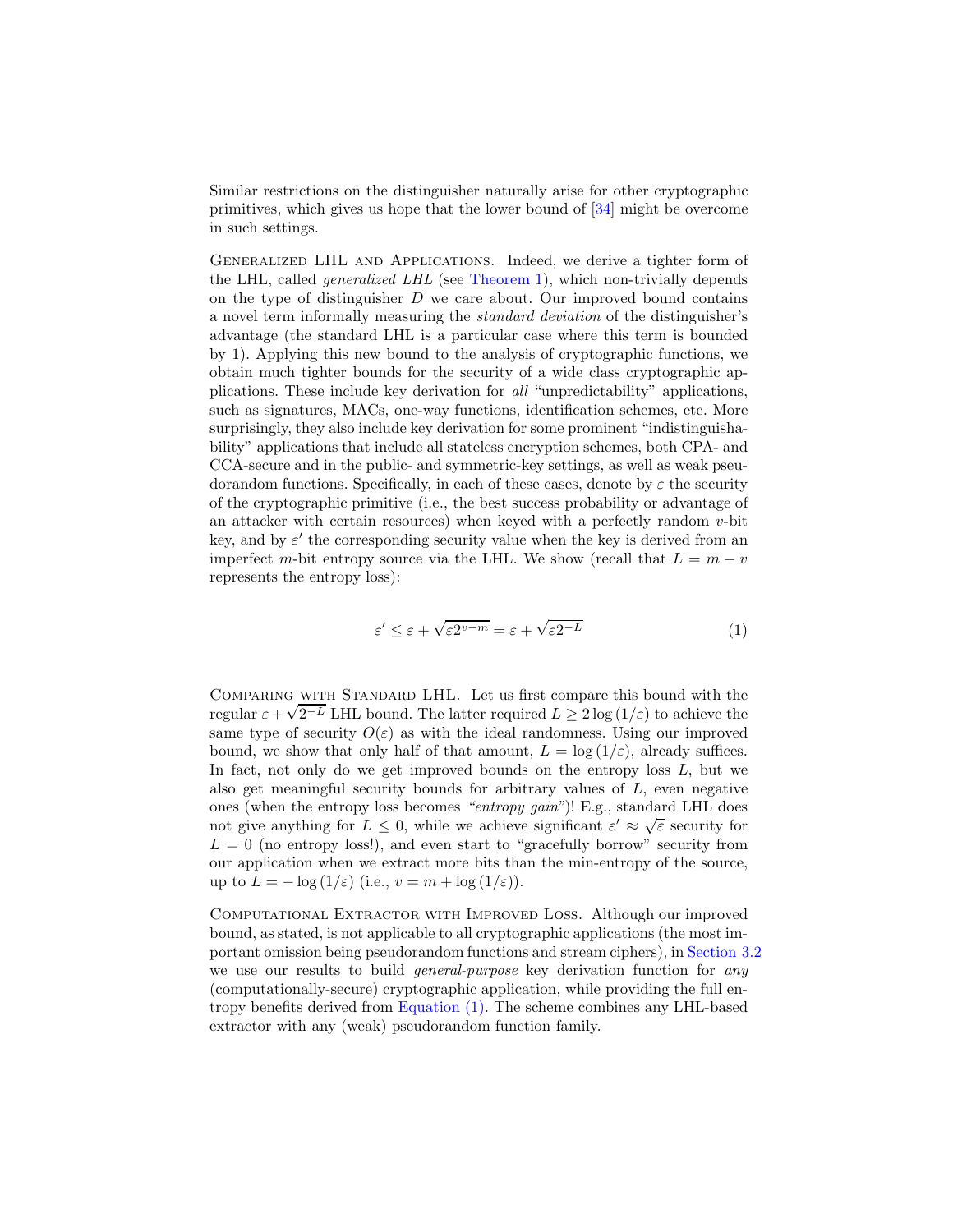#### 1.2 Reducing the Seed Length

EXPAND-THEN-EXTRACT. A natural idea to reduce the seed length is to use a pseudorandom generator (PRG) to expand a short "input seed" S into a longer "output seed"  $S'$ , and then use the resulting  $S'$  as the seed required by the LHL, or, more generally, by any randomness extractor. Let us call this natural approach expand-then-extract. Of course, as long as one hides the short S and uses the long  $S'$  as the public seed for the extractor, the extracted bits are pseudorandom. But is it possible to ensure the pseudorandomness of the extractor's output if the actual short seed S is made *public*? Had this been the case, we would obtain efficient LHL-based extractors with a short seed and, moreover, an extractor whose seed length is independent of the length of the input, as desired for the practical scenarios discussed earlier.

Counter-Example. In [Section 4.1](#page-15-0) we show that the expand-then-extract approach will not work in general. We construct a simple PRG (which is secure under the *Decisional Diffie-Hellman* (DDH) assumption) and an extractor (which is a natural, perfectly universal hash function), where the output of the extrac $tor$  — on any (e.g., even uniform) distribution — can be efficiently distinguished from random with probability close to 1, when given the short seed  $S$  used to generate the pseudorandom long seed  $S'$  for the extractor. Despite the above, we also show two positive results which nicely complement our counter-example.

EXTRACTING FEW BITS. First, in [Section 4.2](#page-16-0) we show that the expand-thenextract approach always works provided the number of extracted bits v is "small". Here "small" means logarithmic in the security level of the PRG, which could range from  $O(\log k)$  to  $\Omega(k)$  (where k is the security parameter), depending on whether PRG is assumed to be polynomially or exponentially hard. Quite interestingly, in this case we do not even have to settle for pseudorandom bits: our small number  $v$  of extracted bits is actually *statistically* random, as long as the PRG is secure against circuits whose size is exponential in  $v$ . The intuition for this result comes from the fact that we can test, in time exponential in  $v$ , whether a given *n*-bit extractor seed  $s'$  is "good" or "bad" for our source X. We also know that most *random* long seeds  $s' \leftarrow U_n$  must be good. Hence, by the PRG security, the same must be true for "most" pseudorandom seeds  $s' \leftarrow \text{Prg}(U_k)$ , which is precisely what we need to show.

SECURITY IN minicrypt. Second, although our original counterexample is fairly simple and natural, it involves an assumption (DDH) from the "public-key world". In [Section 4.3,](#page-16-1) we show, somewhat surprisingly, that such "public-key" type assumption is indeed *necessary* for any counter-example. We do this by showing that the expand-then-extract approach is sound in minicrypt [\[22\]](#page-19-12) (i.e. in a hypothetical world where pseudorandom generators exist, but public-key cryptography does not). In particular, we construct a simple 2-message protocol (built from a PRG and an extractor) which constitutes a secure key-agreement protocol for any PRG/extractor combination for which the expand-then-extract approach is insecure. Since our protocol only has 2 messages, we even get seman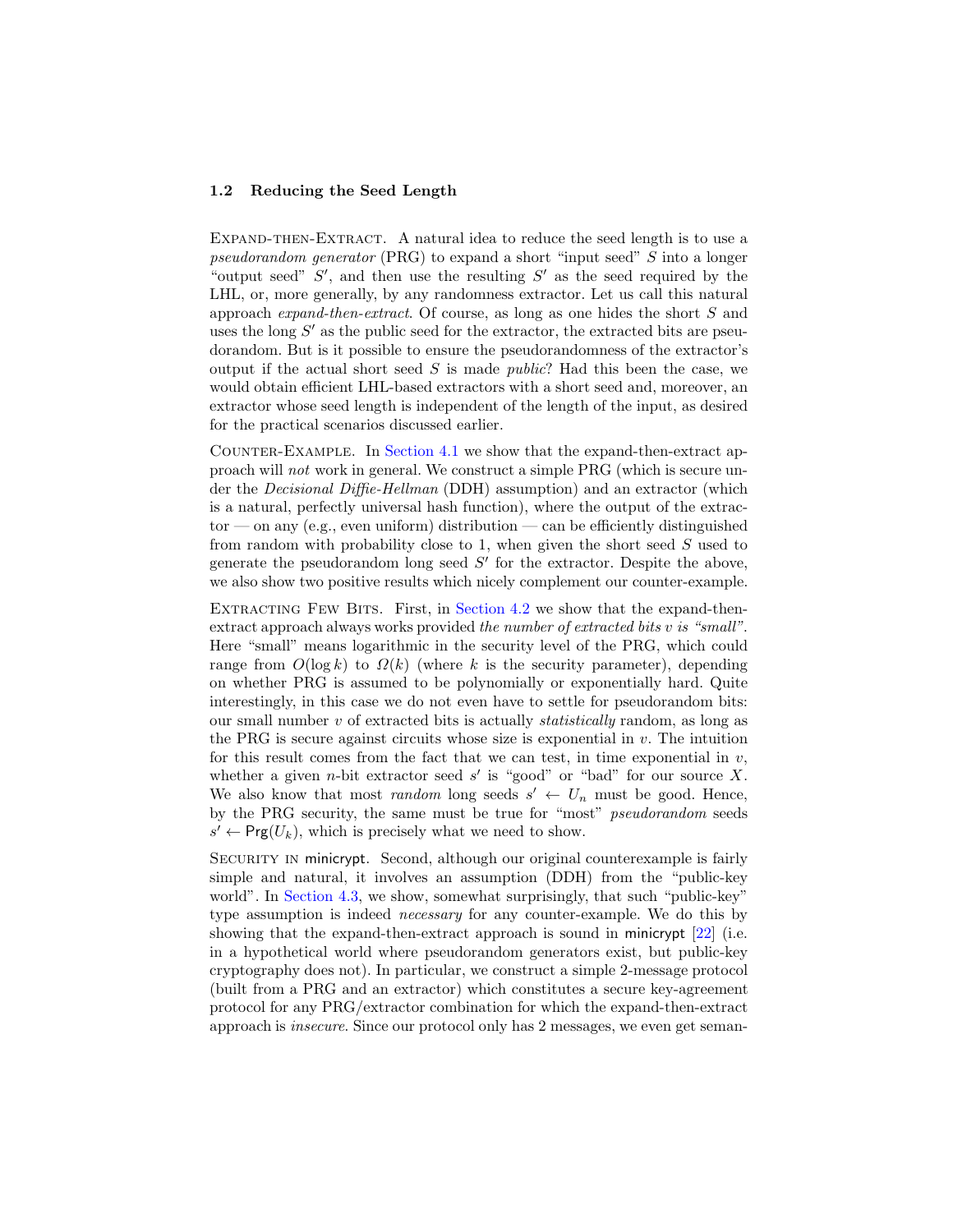tically secure public-key encryption (PKE). Hence, since no such protocol/PKE exist in minicrypt, expand-then-extract must be secure.

PRACTICAL INTERPRETATION. This leads to the following *practical interpreta*tion of our results indicating that using the expand-then-extract approach with common pseudorandom primitives, such as AES, is secure in spite of a lack of direct (reductionist) proof of security. Indeed, consider the expand-then-extract scheme implemented via AES (in some stream cipher mode). Our results show that, if this extraction scheme fails, then we have found a public-key encryption scheme that is provable secure based on the security of AES as a block cipher! Moreover, the resulting PKE has a very restrictive form, where the secret key is a PRG seed S, and the public-key is the PRG output  $S' = \text{Prg}(S)$ . (E.g., in the case of AES, the public key is simply the evaluation of AES on several distinct points.) As we argue in [Section 4.3,](#page-16-1) the existence of such a PKE appears to be extremely unlikely, and would be a major breakthrough given current stateof-the-art. Thus, our results give strong evidence that the expand-then-extract approach might be secure "in practice", — when used with "fast" ciphers (like AES), — despite being (generally) insecure "in theory"!

We also remark that all our results elegantly handle side information  $Z$  the attacker might have about our source  $X$  (as advocated by [\[11\]](#page-18-3), such "average-case" extractors are very handy in cryptographic applications), and also generalize to the case of almost universal hash functions.

#### 1.3 Related Work

Hast [\[17\]](#page-19-13) also observed that for certain cryptographic applications, the relevant attackers correspond to restricted classes of distinguishers, which allowed him to obtain improved security bounds when the Goldreich-Levin hardcore bit [\[15\]](#page-19-14) is used as a "computational" randomness extractor. This result is incomparable to ours. On the one hand, we consider general (multi-bit) LHL-based extractors and not just the single bit inner-product function (which is the form of the Goldreich-Levin predicate). On the other hand, Hast was working in the computational setting, and had to make an explicit reduction from the distinguisher to the predictor of the source  $X$ , which is not required in our setting.

We also mentioned the notion of *slice extractors* defined by Radhakrishnan and Ta-Shma [\[34\]](#page-19-8), which limits the type of statistical tests to "rare distinguishers". To the best of our understanding, this definition was not motivated by applications, but rather was a convenient "parametrization" on a road to other results. Still, this notion roughly correspond to the setting of key derivation for authentication applications, when the attacker rarely succeeds. Interestingly, [\[34\]](#page-19-8) showed a lower bound for the entropy loss of slice extractors (which was lower than that of general extractors), and matched this lower bound by an existential construction. As it turns out, our improved LHL immediately gives a constructive way to match this lower bound, showing that LHL-based extractors are optimal slice extractors in terms of the entropy loss. This connection is outlined in more detail in the full version of this paper [\[1\]](#page-18-9).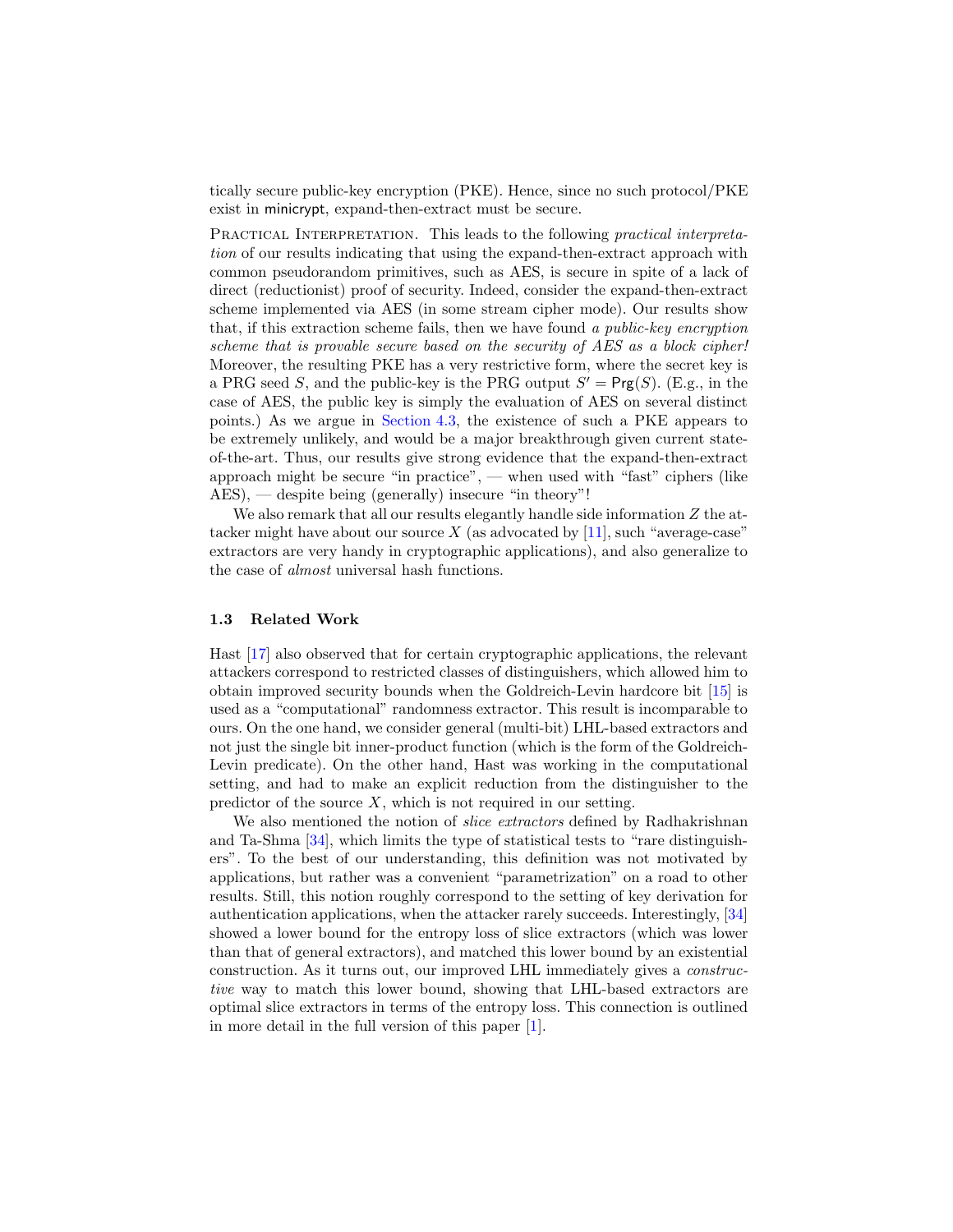In a very different (non-cryptographic) context of building hash tables, Mitzenmacher and Vahdan [\[27\]](#page-19-15) also observed that improved bounds on the "entropy loss" could be obtained when the standard deviation of the "distinguisher" is much less than 1. In their setting the entropy loss was the minimum entropy required from the input stream to hash well, and the distinguisher was the characteristic function of a set of occupied buckets.

We note that our "win-win" result for the expand-then-extract approach is similar in spirit to several other "win-win" results [\[13,](#page-18-10)[32,](#page-19-16)[12](#page-18-11)[,33\]](#page-19-17), where a (hypothetical) adversary for one task is turned into a "surprising useful" protocol for a seemingly unrelated task. Among the above, the result most similar to ours is [\[13\]](#page-18-10), where a PRG is used to expand the key for "forward secure storage", which is a concept related to "locally computable" extractors.

On the more practical side of our results, particularly in what refers to key derivation, it is worth mentioning the work of [\[9,](#page-18-12)[25\]](#page-19-2) that analyze constructions of key derivation functions (KDFs) based on cryptographic hash functions. These constructions do not use standard, generic assumptions, such as pseudorandomness, but build on specific modes of operations on their compression function f, and rely on dedicated, sometimes idealized, assumptions. Under such idealized assumptions, these schemes support situations where the KDF needs to be modeled as a random oracle, or where the source only has "unpredictability entropy" [\[21\]](#page-19-18). On the other hand, outside of the random oracle heuristics, much of the analysis of  $[9,25]$  $[9,25]$  studied sufficient conditions on compression function f and/or the source input distribution, under which cryptographic hash functions are "universal enough" so as to apply the standard LHL. As such, these analyses suffer the same drawbacks as any other LHL-based extractor. In particular, our results regarding the improved entropy loss for LHL-based extractors should carry over to improve the results of  $[9,25]$  $[9,25]$ , while our results on the expand-thenextract approach could be viewed as partial justification of the heuristic where a fixed-description-length compression function is replaced by random in most (but not all) of the analyses of [\[9,](#page-18-12)[25\]](#page-19-2).

# 2 Standard Leftover Hash Lemma

NOTATION. For a set S, we let  $U<sub>S</sub>$  denote the uniform distribution over S. For an integer  $v \in \mathbb{N}$ , we let  $U_v$  denote the uniform distribution over  $\{0,1\}^v$ , the bit-strings of length v. For a distribution or random variable X we write  $x \leftarrow X$ to denote the operation of sampling a random x according to X. For a set  $S$ , we write  $s \leftarrow S$  as shorthand for  $s \leftarrow U_S$ .

MIN-ENTROPY AND EXTRACTORS. The min-entropy of a random variable  $X$ is defined as  $\mathbf{H}_{\infty}(X) \stackrel{\text{def}}{=} -\log(\max_{x} \Pr[X=x])$ . In cryptographic applications, one often uses the average min-entropy of a random variable  $X$  conditioned on another random variable Z. This is defined as

$$
\widetilde{\mathbf{H}}_{\infty}(X|Z) \stackrel{\text{def}}{=} -\log \mathbb{E}_{z \leftarrow Z} \left[ \max_{x} \Pr[X = x | Z = z] \right] = -\log \mathbb{E}_{z \leftarrow Z} \left[ 2^{-\mathbf{H}_{\infty}(X|Z=z)} \right]
$$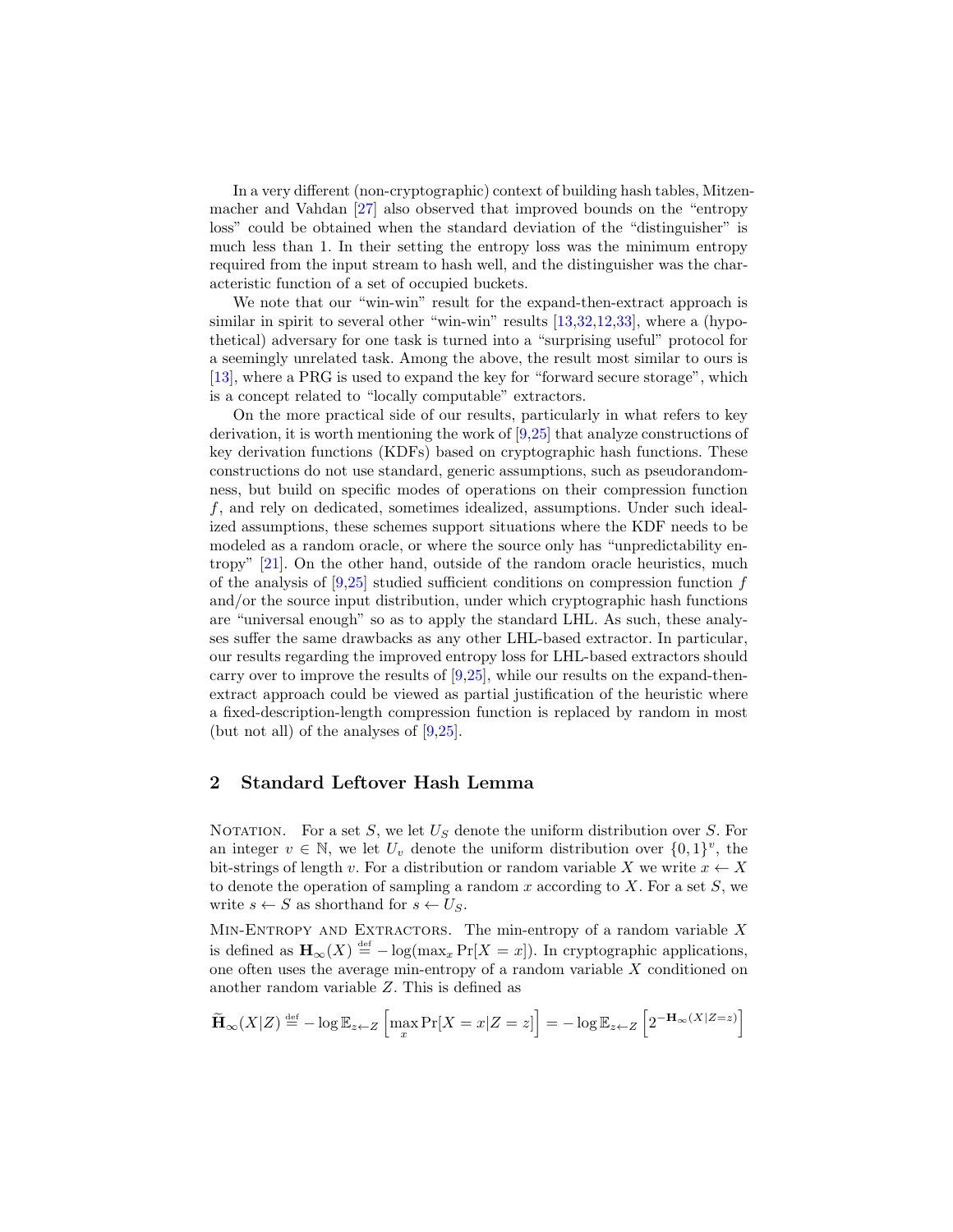where  $\mathbb{E}_{z\leftarrow Z}$  denotes the expected value over  $z \leftarrow Z$ , and measures the worstcase predictability of X by an adversary that may observe a correlated variable Z.

We denote with  $\Delta_D(X, Y)$  the advantage of a circuit D in distinguishing the random variables  $X, Y: \Delta_D(X, Y) \stackrel{\text{def}}{=} |\Pr[D(X) = 1] - \Pr[D(Y) = 1]|$ . The statistical distance between two random variables  $X, Y$  is defined by

$$
SD(X, Y) \stackrel{\text{def}}{=} \frac{1}{2} \sum_{x} |Pr[X = x] - Pr[Y = x]| = \max_{D} \Delta_D(X, Y)
$$

where the maximum is taken over all (potentially computationally unbounded) D. Given side information Z, we write  $\Delta_D(X, Y | Z)$  and  $SD(X, Y | Z)$  as shorthands for  $\Delta_D((X, Z), (Y, Z))$  and  $SD((X, Z), (Y, Z))$ , respectively.<sup>[2](#page-7-1)</sup>

An extractor [\[31\]](#page-19-1) can be used to extract uniform randomness out of a weaklyrandom value which is only assumed to have sufficient min-entropy. Our definition follows that of [\[11\]](#page-18-3), which is defined in terms of conditional min-entropy.

**Definition 1 (Extractors).** An efficient function  $\textsf{Ext}: \mathcal{X} \times \{0,1\}^n \to \{0,1\}^v$ is an (average-case, strong)  $(m, \varepsilon)$ -extractor (for space X), if for all X, Z such that X is distributed over X and  $\mathbf{H}_{\infty}(X|Z) \geq m$ , we get

$$
\mathsf{SD}(\mathsf{Ext}(X;S), U_v | (S,Z)) \leq \varepsilon
$$

where  $S \equiv U_n$  denotes the coins of Ext (called the seed). The value  $L = m - v$ is called the entropy loss of Ext, and the value n is called the seed length of Ext.

Universal hashing and Leftover Hash lemma. We now recall the definition of universal-hashing [\[7,](#page-18-0)[37\]](#page-19-5) and the leftover-hash lemma [\[18\]](#page-19-0), which states that universal hash functions are also good extractors.

<span id="page-7-0"></span>Definition 2 ( $\rho$ -Universal Hashing). A family H of (deterministic) functions  $h : \mathcal{X} \to \{0,1\}^v$  is a called *ρ*-universal hash family (on space X), if for any  $x_1 \neq x_2 \in \mathcal{X}$  we have  $\Pr_{h \leftarrow \mathcal{H}}[h(x_1) = h(x_2)] \leq \rho$ . When  $\rho = 1/2^v$ , we say that  $H$  is universal.

We can finally state the Leftover Hash Lemma (LHL). (Multiple versions of this lemma have appeared; we use the formulation of [\[38,](#page-19-19) Theorem 8.1], augmented by [\[11,](#page-18-3) Lemma 2.4] for the conditional entropy case; see [\[18\]](#page-19-0) and references therein for earlier formulations.)

<span id="page-7-2"></span>**Lemma 1 (Leftover-Hash Lemma).** Assume that the family  $H$  of functions  $h$  :  $\mathcal{X} \to \{0,1\}^v$  is a  $\frac{1+\gamma}{2^v}$ -universal hash family. Then the extractor  $\mathsf{Ext}(x;h) \stackrel{\text{def}}{=}$  $h(x)$ , where h is uniform over  $H$ , is an  $(m, \varepsilon)$ -extractor, where  $\varepsilon = \frac{1}{2}$ .  $\sqrt{\gamma + \frac{2^v}{2^m}} =$  $\frac{1}{2}$ .  $\sqrt{\gamma + \frac{1}{2^L}}$  (recall,  $L = m - v$  is the entropy loss). In particular,  $\frac{1+3\varepsilon^2}{2^v}$ -universal hash functions yield  $(v + 2 \log(1/\varepsilon), \varepsilon)$ -extractors.

<span id="page-7-1"></span><sup>&</sup>lt;sup>2</sup> Notice,  $\Delta_D(X, Y|Z) \leq \mathbb{E}_{z \leftarrow Z}[\Delta_D(X|_{Z=z}, Y|_{Z=z})],$  but  $SD(X, Y|Z) =$  $\max_D \mathbb{E}_{z \leftarrow Z}[\Delta_D(X|z=z, Y|z=z)].$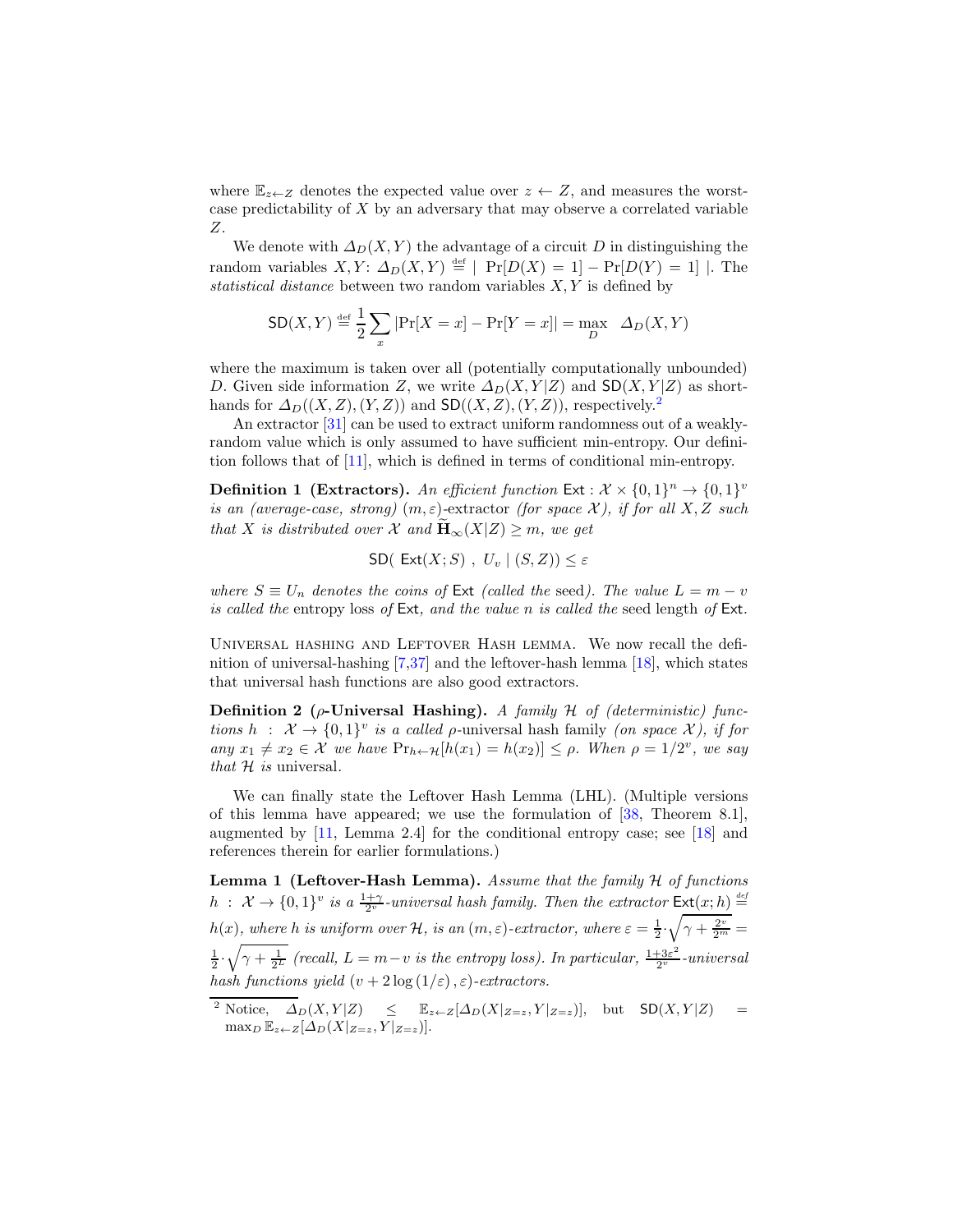### 3 Reducing the Entropy Loss

As we mentioned, the entropy loss of  $2 \log(1/\varepsilon)$  is optimal when one is concerned with general distinguishers  $D$  [\[34\]](#page-19-8). As we show, in various cryptographic scenarios we only care about a somewhat restrictive class of distinguishers, which will allow us to reduce the entropy loss for such applications.

Below, we state a generalization of the LHL [\(Theorem 1\)](#page-8-0), which will include a novel term measuring the standard deviation of the distinguisher's advantage, and then derive some useful special cases [\(Theorem 2\)](#page-9-0). In [Section 3.1,](#page-10-0) we then apply our tighter bound to derive improved entropy loss bounds for various cryptographic applications, including bounds for all authentication applications [\(Theorem 3\)](#page-11-0) and some privacy applications,including chosen plaintext secure encryption [\(Theorem 4\)](#page-12-0) and weak PRFs. In [Section 3.2](#page-13-0) we further extend our results to get a generic key derivation function with improved entropy loss for any computationally secure application, including stream ciphers and PRFs.

COLLISION PROBABILITY AND  $c$ -VARIANCE. Given a distribution Y, its collision probability is  $\text{Col}(Y) \stackrel{\text{def}}{=} \sum_y \Pr[Y = y]^2 \leq 2^{-\mathbf{H}_{\infty}(Y)}$ . Given a joint distribution  $(Y, Z)$ , we let  $\text{Col}(Y|Z) \stackrel{\text{def}}{=} \mathbb{E}_z[\text{Col}(Y|Z=z)] \leq 2^{-\widetilde{\mathbf{H}}_{\infty}(Y|Z)}$ . We also use the notation  $(U_y, Z)$  to denote the probability distribution which first samples  $(y, z) \leftarrow (Y, Z)$ , but then replaces y by an independent, uniform sample from  $U_{\mathcal{V}}$ . Finally, given a random variable  $W$  and a constant  $c$ , we define its  $c$ -variance as  $\text{Var}_c[W] \stackrel{\text{def}}{=} \mathbb{E}[(W-c)^2]$  and its *c*-standard deviation as  $\sigma_c[W] \stackrel{\text{def}}{=} \sqrt{\text{Var}_c[W]}$ . When  $c = \mathbb{E}[W]$ , we recover the standard notion of variance and standard deviation,  $Var[W]$  and  $\sigma[W]$ , and notice that these are the smallest possible values for  $\text{Var}_{c}[W]$  and  $\sigma_{c}[W]$ . Still, we will later find it easier to use (slightly weaker) bounds obtained with specific values of  $c \in \{0, \frac{1}{2}\}.$ 

We start with an useful lemma of independent interest which generalizes Lemma 4.5.1 of [\[27\]](#page-19-15).

**Lemma 2.** Assume  $(Y, Z)$  is a pair of correlated random variables distribution on a set  $\mathcal{Y} \times \mathcal{Z}$ . Then for any (deterministic) real-valued function  $f : \mathcal{Y} \times \mathcal{Z} \to \mathbb{R}$ and any constant c, we have

<span id="page-8-1"></span>
$$
|\mathbb{E}[f(Y,Z)] - \mathbb{E}[f(U_{\mathcal{Y}}, Z)]| \leq \sigma_c[f(U_{\mathcal{Y}}, Z)] \cdot \sqrt{|\mathcal{Y}| \text{Col}(Y|Z) - 1} \qquad (2)
$$

The proof of this lemma can be found in the full version of this paper [\[1\]](#page-18-9). The useful feature of the bound given in [Equation \(2\)](#page-8-1) comes from the fact that the value  $\sigma_c[f(U_\mathcal{Y}, Z)]$  does not depend on the actual distribution Y used to replace the uniform distribution, while the value  $\sqrt{|\mathcal{Y}| \text{Col}(Y|Z) - 1}$  does not depend on the function  $f$  whose average we are trying to preserve (by using  $Y$  in place of  $U_{\mathcal{V}}$ ). In particular, we get the following corollary which will allow us to eventually get all our improved bounds.

<span id="page-8-0"></span>**Theorem 1 (Generalized LHL).** Let  $(X, Z)$  be some joint distribution over  $X \times \mathcal{Z}$ ,  $\mathcal{H} = \{h : \mathcal{X} \to \{0,1\}^v\}$  be a family of  $\frac{1+\gamma}{2^v}$ -universal hash functions, H be a random member of H, and let  $L \stackrel{\text{def}}{=} \widetilde{H}_{\infty}(X|Z) - v$  be the entropy loss.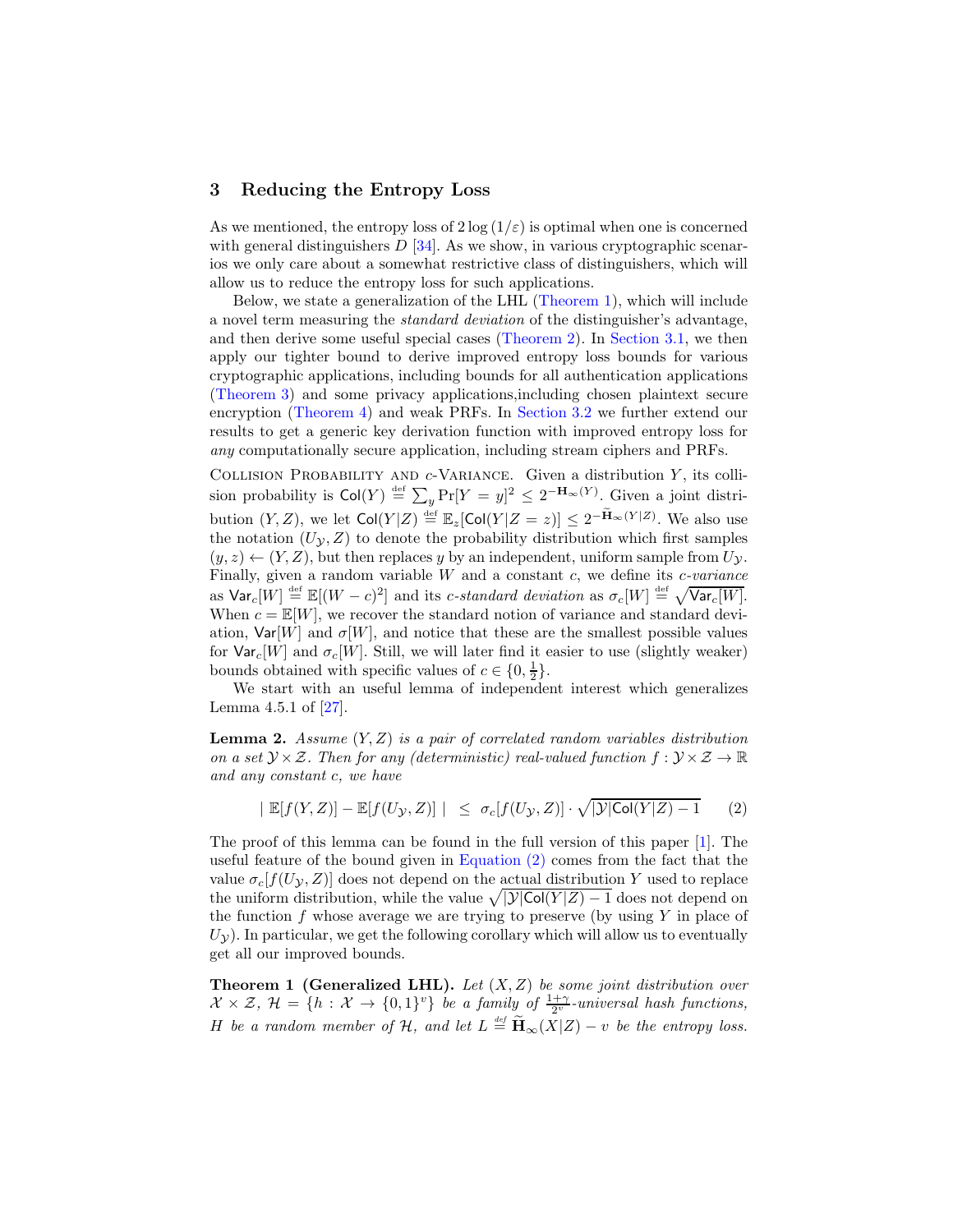Then, for any constant  $c \in [0,1]$  and any (possibly probabilistic) distinguisher  $D(r, h, z)$ , we have

<span id="page-9-1"></span>
$$
\Delta_D(H(X), U_v \mid (H, Z)) \le \sigma_c \left[ \Pr_D[U(U_v, H, Z) = 1] \right] \cdot \sqrt{\gamma + \frac{1}{2^L}} \tag{3}
$$

The proof of the theorem can be found in the full version of this paper [\[1\]](#page-18-9). Equation  $(3)$  bounds the advantage of D in distinguishing real and extracted randomness using two terms. The second term (under the square root) depends on the universality of  $H$  and the entropy loss  $L$  (but not on  $D$ ). The novel term is the c-standard deviation  $\sigma_c[Pr_D[D(U_v, H, Z) = 1]]$  of D, which we will simply call c-standard deviation of D and denote  $V(D, c)$ . Intuitively, it measures how "concentrated" the expected output of  $D$  is to some value c in the "ideal setting" (when fed  $U_v$  rather than  $H(X)$ ). We notice that for any D and any  $c \in [0,1]$ , the c-standard deviation  $V(D, c) \leq 1$ . Plugging this trivial bound in [Equation \(3\)](#page-9-1) removes the dependence on D, and (essentially)<sup>[3](#page-9-2)</sup> gives us the statement of the standard LHL from [Lemma 1.](#page-7-2) As mentioned, though, this forces the entropy loss to be at least  $2\log(1/\varepsilon)$  to achieve security  $\varepsilon$ . Below, we show several special cases when we can upper bound  $V(D, c)$  by roughly  $\sqrt{\varepsilon}$ , which means that the entropy loss L only needs to be roughly log  $(1/\varepsilon)$  (say, with perfectly universal H) to achieve security  $\varepsilon$ .

<span id="page-9-0"></span>**Theorem 2.** Let  $(X, Z)$  be some joint distribution over  $X \times Z$ ,  $\mathcal{H} = \{h : X \rightarrow$  ${0,1}^v$  be a family of  $\frac{1+\gamma}{2^v}$ -universal hash functions, H be a random member of H,  $L \stackrel{\text{\tiny def}}{=} \widetilde{H}_{\infty}(X|Z) - v$  be the entropy loss, and  $D(r, h, z)$  be some (possibly probabilistic) distinguisher. Then, for each of the values  $\varepsilon$  defined in scenarios  $(a)-(c)$  below it holds:

<span id="page-9-4"></span>
$$
\Delta_D(H(X), U_v \mid (H, Z)) \le \sqrt{\varepsilon \cdot \left(\gamma + \frac{1}{2^L}\right)}\tag{4}
$$

(a) Assume for some  $c, \delta, \tau \in [0, 1], \varepsilon = \tau^2 + \delta$  and the following condition is satisfied:<sup>[4](#page-9-3)</sup>

$$
\Pr_{r \leftarrow U_v, h \leftarrow \mathcal{H}, z \leftarrow Z} [\left| \Pr_{D} [D(r, h, z) = 1] - c \right| \ge \tau \right] \le \delta \tag{5}
$$

- (b) Assume  $Pr[D(U_v, H, Z) = 1] \le \varepsilon$  (where probability is taken over  $U_v, H, Z$ ) and the coins of  $D$ ).
- (c) For fixed r, h, and z, define the distinguisher  $D'(r, h, z)$  as follows. First, make two independent samples  $\tilde{d}, d \leftarrow D(r, h, z)$ . Then, if  $\tilde{d} = 1$ , return d else return  $(1-d)$ . Assume further that  $Pr[D'(U_v, H, Z) = 1] \le \frac{1}{2} + 2\epsilon$ .

The proof of this Theorem is given in the full version [\[1\]](#page-18-9). In the following section, we demonstrate the use of [Theorem 2](#page-9-0) by concentrating on the important case of key derivation using LHL, where the value  $\varepsilon$  will essentially correspond to the "cryptographic security" of the application at hand.

<sup>&</sup>lt;sup>3</sup> The exact bound claimed in [Lemma 1](#page-7-2) follows when  $V(D, c) \leq \frac{1}{2}$ , which is true for  $c = 1/2.$ 

<span id="page-9-3"></span><span id="page-9-2"></span><sup>&</sup>lt;sup>4</sup> Note that the condition below implies  $|\Pr[D(U_v, H, Z) = 1] - c| \leq \tau + \delta$ .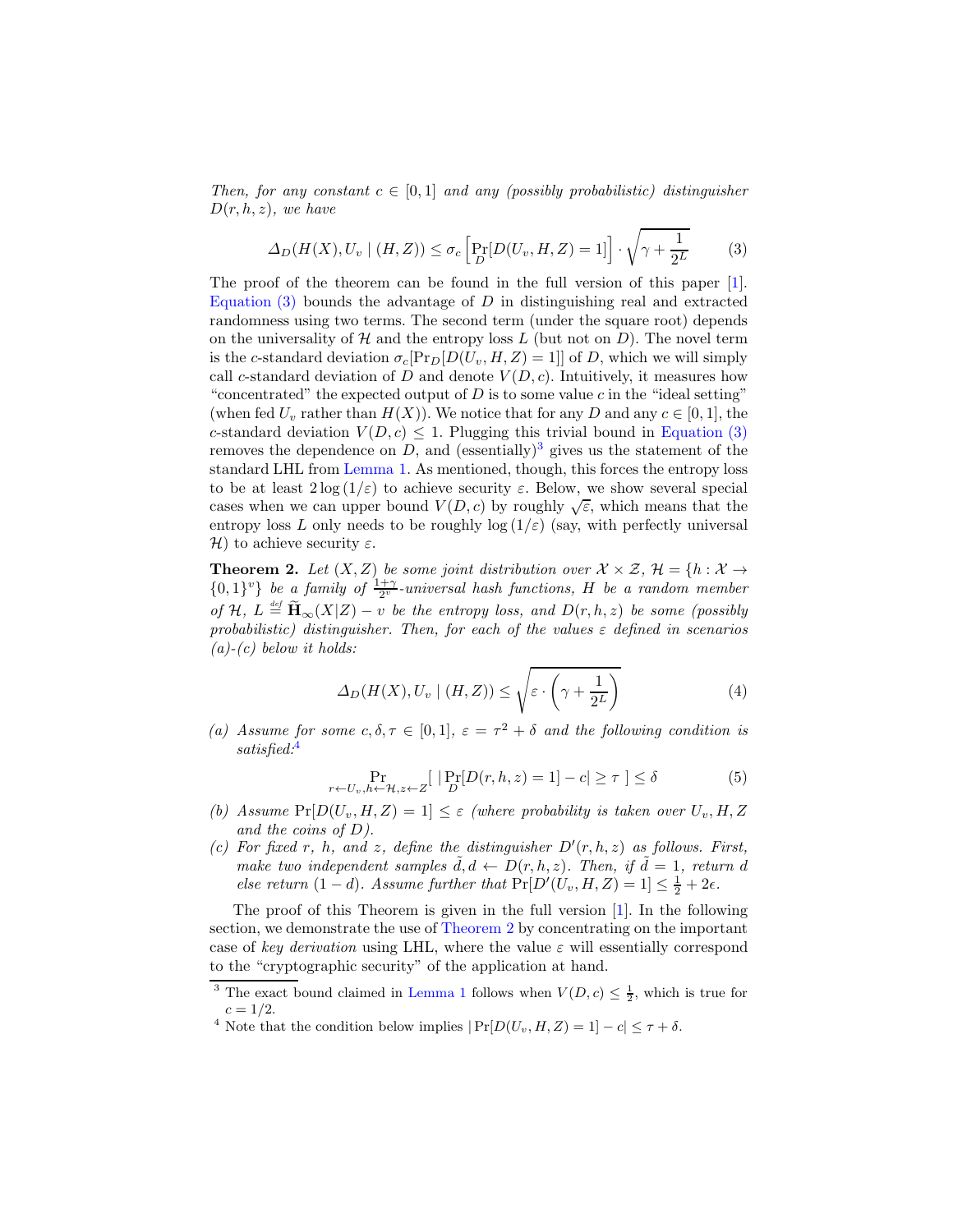#### <span id="page-10-0"></span>3.1 Improved LHL for Key Derivation

Consider any cryptographic primitive  $P$  (e.g., signature, encryption, etc.), which uses randomness  $R \in \{0,1\}^v$  to derive its secret (and, public, if needed) key(s). Without loss of generality, we can assume that  $R$  itself is the secret key. In the "ideal" setting,  $R = U_v$  is perfectly uniform and independent from whatever side information  $Z$  available to the attacker. In the "real setting", the key owner has a randomness source, represented by a random variable  $X$  and possibly correlated with the attacker's side information Z. It then samples a universal hash function  $H$  using (fresh) *public* randomness and uses the extracted value  $R = H(X)$  as its key. We would like to argue that if P is " $\varepsilon$ -secure" in the ideal setting (against attackers with resources<sup>[5](#page-10-1)</sup> less than T), then P is also " $\varepsilon'$ -secure" in the real setting (against attackers with resources less than  $T' \approx T$ ), where ε ′ is not much larger than ε. Of course, to have a hope of achieving this, H must be "universal-enough" and  $L = H_{\infty}(X|Z) - v$  must "high-enough". To parameterize this, we will sometimes explicitly write  $(L, \gamma)$ -real model to denote the real model above, where  $\mathcal H$  is  $(1+\gamma)2^{-v}$ -universal and  $\widetilde{\mathbf H}_{\infty}(X|Z) \geq v + L$ . We formalize this general setting as follows.

ABSTRACT SECURITY GAMES. We assume that the security of  $P$  is defined via an interactive game

between a probabilistic attacker  $A(h, z)$  and a probabilistic challenger  $C(r)$ . Here one should think of h and z as particular values of the hash function and the side information, respectively, and r as a particular value used by the challenger in the key generation algorithm of  $P$ . We note that  $C$  only uses the secret key  $r$ and does not depend on h and z. In the ideal setting, where  $r \leftarrow U_v$ , the attacker A does not use the values h and z (and anyway the optimal values of h and z can be hardwired into A in the non-uniform model), yet, for notation convenience, we will still pass  $h$  and  $z$  to  $A$  even in the ideal setting.

At the end of the game,  $C(r)$  outputs a bit b, where  $b = 1$  indicates that the attacker "won the game". Since C is fixed by the definition of  $P$  (e.g.,  $C$ runs the unforgeability game for signature or the semantic security game for encryption, etc.), we denote by  $D_A(r, h, z)$  the (abstract) distinguisher which simulates the entire game between  $A(h, z)$  and  $C(r)$  and outputs the bit b, and by  $\textsf{Win}_A(r, h, z) = \Pr[D_A(r, h, z) = 1]$  the probability that  $A(h, z)$  wins the game against  $C(r)$ . With this notation, the probability of winning the game in the "real setting" is given by the random variable  $\text{Win}_{A}(H(X), H, Z)$ , and the same probability in the ideal setting becomes  $\text{Win}_{A}(U_{v}, H, Z)$ . Moreover, the difference between these probabilities is simply the distinguishing advantage of  $D_A$  of telling apart real and extracted randomness when given  $H, Z$ :

<span id="page-10-2"></span>
$$
|\text{Win}_{A}(H(X), H, Z) - \text{Win}_{A}(U_{v}, H, Z)| = \Delta_{D_{A}}(H(X), U_{v} | (H, Z))
$$
(6)

As we justify next, to argue the security of  $P$  in the real setting assuming its security in the ideal setting, it is sufficient for us to argue that the above

<span id="page-10-1"></span><sup>&</sup>lt;sup>5</sup> We use the word "resource" to include all the efficiency measures we might care about, such as running time, circuit size, number of oracle queries, etc.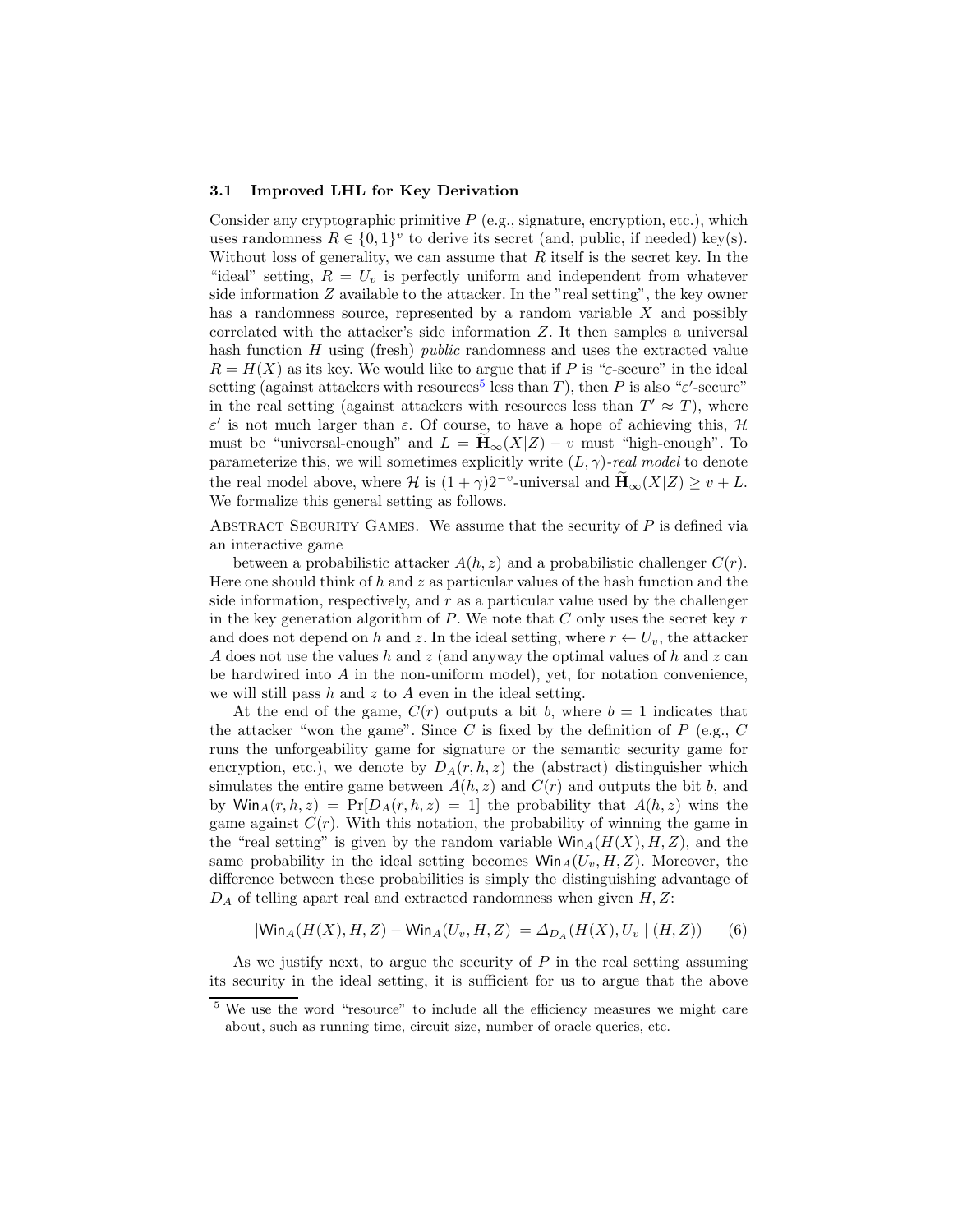distinguishing advantage is "small" for all legal attackers A. And since the security of P will usually restrict the power of attackers A (hence, also the power of abstract distinguishers  $D_A$ , we may use the results of [Theorem 2](#page-9-0) to argue better bounds on the entropy loss  $L = \widetilde{H}_{\infty}(X|Z) - v$ .

**Definition 3.** Let  $c = 0$  for unpredictability applications P (signature, MAC, one-way function, etc.) and  $c = \frac{1}{2}$  for indistinguishability applications P (encryption, pseudorandom function/permutation, etc.). Fix also the  $(1 + \gamma)2^{-v}$ universal hash family H and the joint distribution  $(X, Z)$  satisfying  $\mathbf{H}_{\infty}(X|Z) \geq$  $v + L$ , so that the real and the ideal model are well-defined.

We say that P is  $(T, \varepsilon)$ -secure in the ideal model if for all attackers A with resources less than T, we have  $\text{Win}_{A}(U_{v}, H, Z) \leq c + \varepsilon$ .

Similarly, P is  $(T', \varepsilon')$ -secure in the real model if for all attackers A have resources less than T', we have  $\text{Win}_A(H(X), H, Z) \leq c + \varepsilon'.$ 

<span id="page-11-1"></span>Triangle inequality coupled with [Equation \(6\)](#page-10-2) immediately yields the following Corollary.

**Lemma 3.** Fix L and  $\gamma$  defining the real and the ideal models. Assume P is  $(T, \varepsilon)$ -secure in the ideal model, and for all attackers A with resources less than  $T'$  (where  $T' \leq T$ ) we have  $\Delta_{D_A}(H(X), U_v \mid (H, Z)) \leq \delta$ . Then P is  $(T', \varepsilon + \delta)$ secure in the  $(L, \gamma)$ -real model.

We are now ready to apply [Lemma 3](#page-11-1) and [Theorem 2](#page-9-0) to various cryptographic primitives P. Below, we let  $c \in \{0, \frac{1}{2}\}$  be the constant governing the security of  $P$  (0 for unpredictability and  $1/2$  for indistinguishability applications). Due to space constraint, we leave the application of part (a) of [Theorem 2](#page-9-0) to so called "strongly secure" primitives, where (for some  $\tau$  and  $\delta$ ) any attacker has advantage more than  $\tau$  on at most  $\delta$  the fraction of keys r, to the full version [\[1\]](#page-18-9) of the paper, and move directly to other applications which use parts (b) and (c) of [Theorem 2.](#page-9-0) We also give several concrete examples in the full version [\[1\]](#page-18-9).

Improved Bound for Unpredictability Applications Recall, authentication applications correspond to  $c = 0$ , and include signature schemes, MACs, one-way functions/permutations, etc. In this case  $(T, \varepsilon)$ -security in the ideal model implies that for any T-bounded attacker A,  $\mathbb{E}[\text{Win}_{A}(U_{v}, H, Z)] \leq \varepsilon$ . Recalling the definition of the abstract distinguisher  $D_A$ , this is the same as  $Pr[D_A(U_v, H, Z) = 1] \leq \varepsilon$ , which is precisely the pre-condition for part (b) of [Theorem 2.](#page-9-0) Thus, combining [Equation \(4\)](#page-9-4) with [Lemma 3,](#page-11-1) we immediate get:

<span id="page-11-0"></span>**Theorem 3.** Fix L and  $\gamma$  defining the real and the ideal models. Assume authentication primitive P (corresponding to  $c = 0$ ) is  $(T, \varepsilon)$ -secure in the ideal model. Then P is  $(T, \varepsilon')$ -secure in the  $(L, \gamma)$ -real model, where

$$
\varepsilon' \le \varepsilon + \sqrt{\varepsilon \left(\gamma + \frac{1}{2^L}\right)}\tag{7}
$$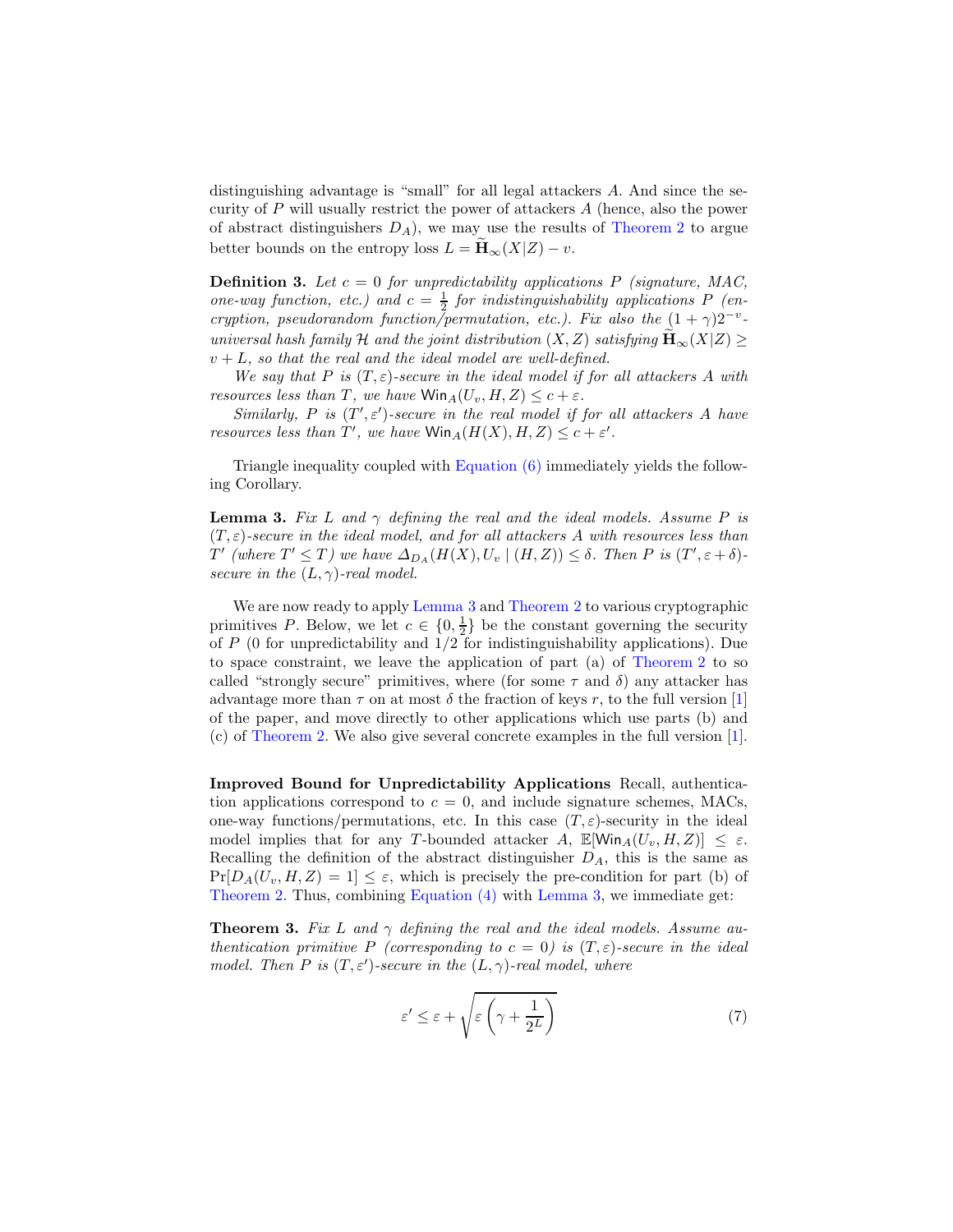In particular, if  $\gamma = 0$  and  $L = \log(1/\varepsilon)$ , then  $\varepsilon' \leq 2\varepsilon$ . Moreover, when  $\gamma = 0$ , the security bound is meaningful even for negative entropy "loss"  $0 \geq L$  $-\log(1/\varepsilon)$ , when one extracts more bits than the min-entropy  $\mathbf{H}_{\infty}(X|Z)$  and "borrows the security deficit" from the ideal security of P.

Intuitively, [Theorem 3](#page-11-0) uses the fact that for authentication applications one only cares about distinguishers which almost never output 1, since the attacker almost never forges successfully.

<span id="page-12-1"></span>Improved Bound for Some Indistinguishability Applications We now move to the more difficult case of indistinguishability applications, where  $c =$ 1/2. In general, we do not expect to outperform the standard LHL, as illustrated by the one-time pad example. Quite surprisingly, we show that the for a class of applications, including chosen plaintext attack (CPA) secure encryption, one can still get improved bounds as compared to the standard LHL. Specifically, as long as the primitive  $P$  allows the attacker  $A$  to "test" its success before playing the actual "challenge" from  $C$ , we still get significant savings. We start by defining the general type of security games where our technique applies.

BIT-GUESSING GAMES. As usual the game is played by the attacker  $A =$  $A(h, z)$  and the challenger  $C(r)$ . The game can have an arbitrary structure, except the winning condition is determined as follows. At some point A asks C for a "challenge". C flips a random bit  $b \in \{0, 1\}$ , and sends A a value  $e = e(b, r)$ . The game continues in an arbitrary way and ends with  $A$  making a guess  $b'$ .  $A$ wins if  $b = b'$ .

So far, this still includes all standard indistinguishability games, including the one-time pad. The extra assumption we make is the following. For any valid attacker  $A$  having resources less than  $T'$  there exists another valid attacker  $A'$ (having somewhat larger resources  $T \geq T'$ ) such that:

- (1) The execution between A' and  $C(r)$  defines four bits  $b, b', \tilde{b}, \tilde{b}'$ , such that the joint distribution of  $(b, b', \tilde{b}, \tilde{b}')$  is the same as two *independent* tuples  $(b, b')$ obtained when A runs with  $C(r)$ .
- (2) The bits b and b' are precisely the secret bit of C and the guess of  $A'$ , so that  $A'$  wins iff  $b = b'$ .
- (3) A' learns if  $\tilde{b} = \tilde{b}'$  before outputting b'.

We will call such indistinguishability games  $(T', T)$ -simulatable. In the full version [\[1\]](#page-18-9), we show a general result stating improved bounds on entropy loss for any  $(T', T)$ -simulatable application, and also show that CPA-secure (public- or symmetric-key) encryption schemes are simulatable, where, as expected, the "resources"  $T$  are roughly doubled compared to  $T'$ . (Intuitively, the attacker can run the challenger in "his head" and see if it won.) In particular, we get the following theorem as a corollary of this general result:

<span id="page-12-0"></span>**Theorem 4.** Fix L and  $\gamma$  defining the real and the ideal models, and set  $\varepsilon' =$  $\varepsilon + \sqrt{\varepsilon(\gamma + 2^{-L})}.$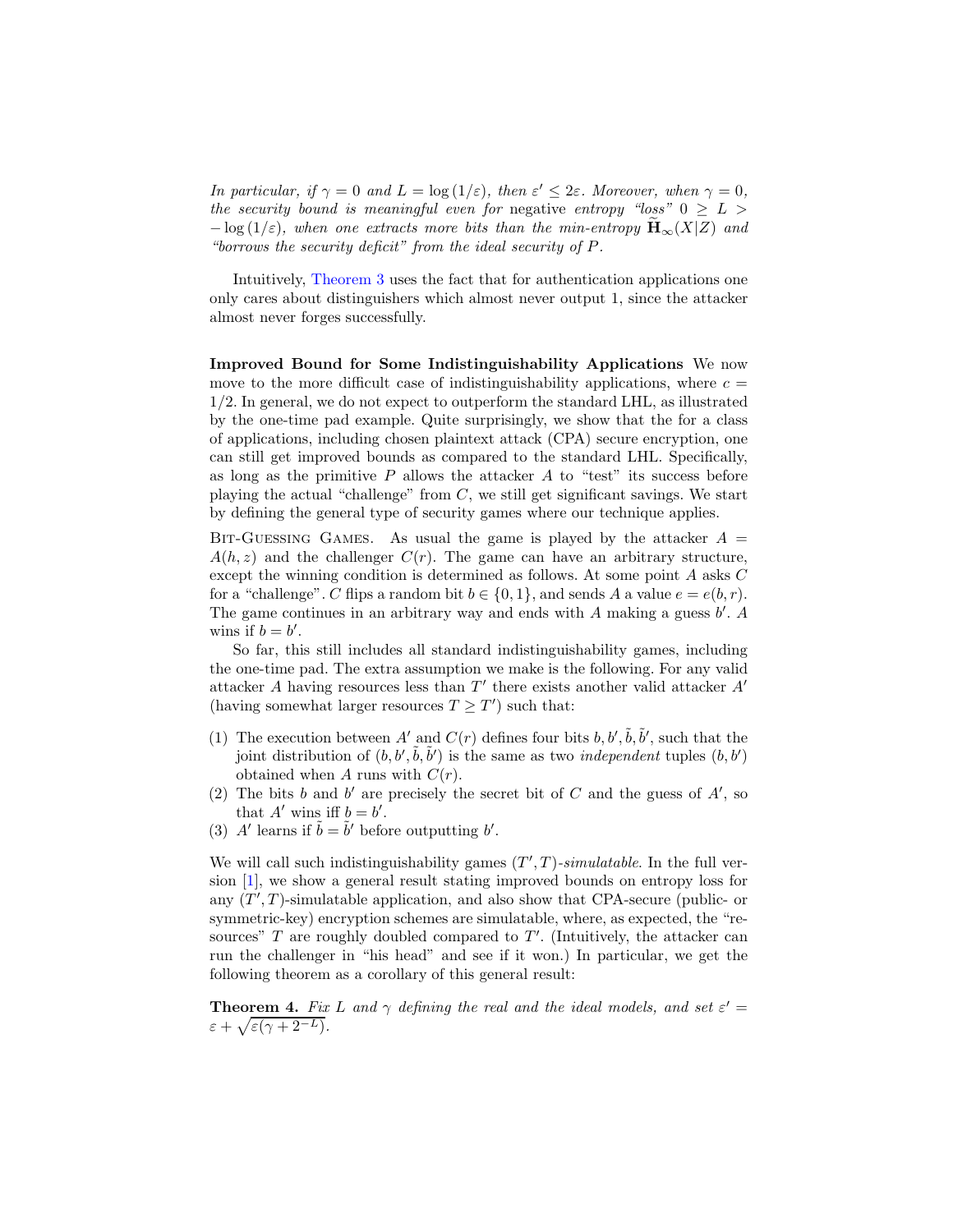Assume P is public-key encryption scheme which is  $\varepsilon$ -secure, in the ideal model, against attackers with running time  $2t + t_{enc}$ , where  $t_{enc}$  is the runtime of the encryption process. Then P is  $\varepsilon'$ -secure, in the  $(L, \gamma)$ -real model, against attackers with running time t.

Similarly, assume  $P$  is a symmetric-key encryption scheme which is  $\varepsilon$ -secure, in the ideal model, against attackers with running time  $2t + O(1)$  and making  $2q+1$  encryption queries. Then P is  $\varepsilon'$ -secure, in the  $(L, \gamma)$ -real model, against attackers with running time t and making q encryption queries.

Limitations and Extensions. Unfortunately, several other indistinguishability primitives, such as pseudorandom generators, functions or permutations, do not appear to be simulatable. The problem seems to be in verifying the winning condition (condition (3) of simulatability), since this has to be done with respect to the actual secret key r not known to the attacker. For  $PRFs$  (or  $PRPs$ ), it is tempting to solve the problem by using an equivalent definition, where the attacker can learn the value of PRF at any point, but then, as a challenge, must distinguish the value of the PRF at an *un-queried* point from random. Although this variant allows the attacker to check the winning condition during the first "virtual" run, it now creates a different problem in that the challenge point during the second "actual" run might have been queried during the first run, making such an attacker  $A'$  invalid.

Interestingly, the above "fix" works for a useful relaxation of PRFs, known as weak PRFs (wPRFs). Here the attacker only gets to see the values of the PRF at several *random points*, and has to distinguish a new value from random. Assuming a large enough input domain, the probability of collision between the PRF values revealed in the first first run and challenged in the second run, is negligible, which allows to complete the (valid) simulation. Similarly, it works for a slightly stronger relaxation of PRFs, known as random-challenge PRFs. As with wPRFs, A gets as the challenge a real-or-random evaluations of the PRF at a random point, but can additionally query the PRF at arbitrary points different from the challenge point. In [Section 3.2](#page-13-0) we show that wPRFs are all we need to apply our results to a generic key derivation function.

### <span id="page-13-0"></span>3.2 A Generic Key Derivation Function

So far we have discussed the applications of our generalized Leftover Hash Lemma and [Theorem 2](#page-9-0) to the derivation of cryptographic keys in entropyconstraint environments for specific applications. Although our analysis covers many such applications, it does not cover all, including PRFs and stream ciphers. In this section we make a simple observation which allows us to overcome this limitation and design a generic key derivation function (KDFs) which is (computationally) secure for any cryptographic application while still enjoying the same entropy loss savings. The idea is to compose universal hash functions a weak PRF (wPRF), where the random input to the wPRF now becomes part of the extractor seed, and use the fact that wPRFs fall under the class of simulatable applications as defined in [Section 3.1.](#page-12-1)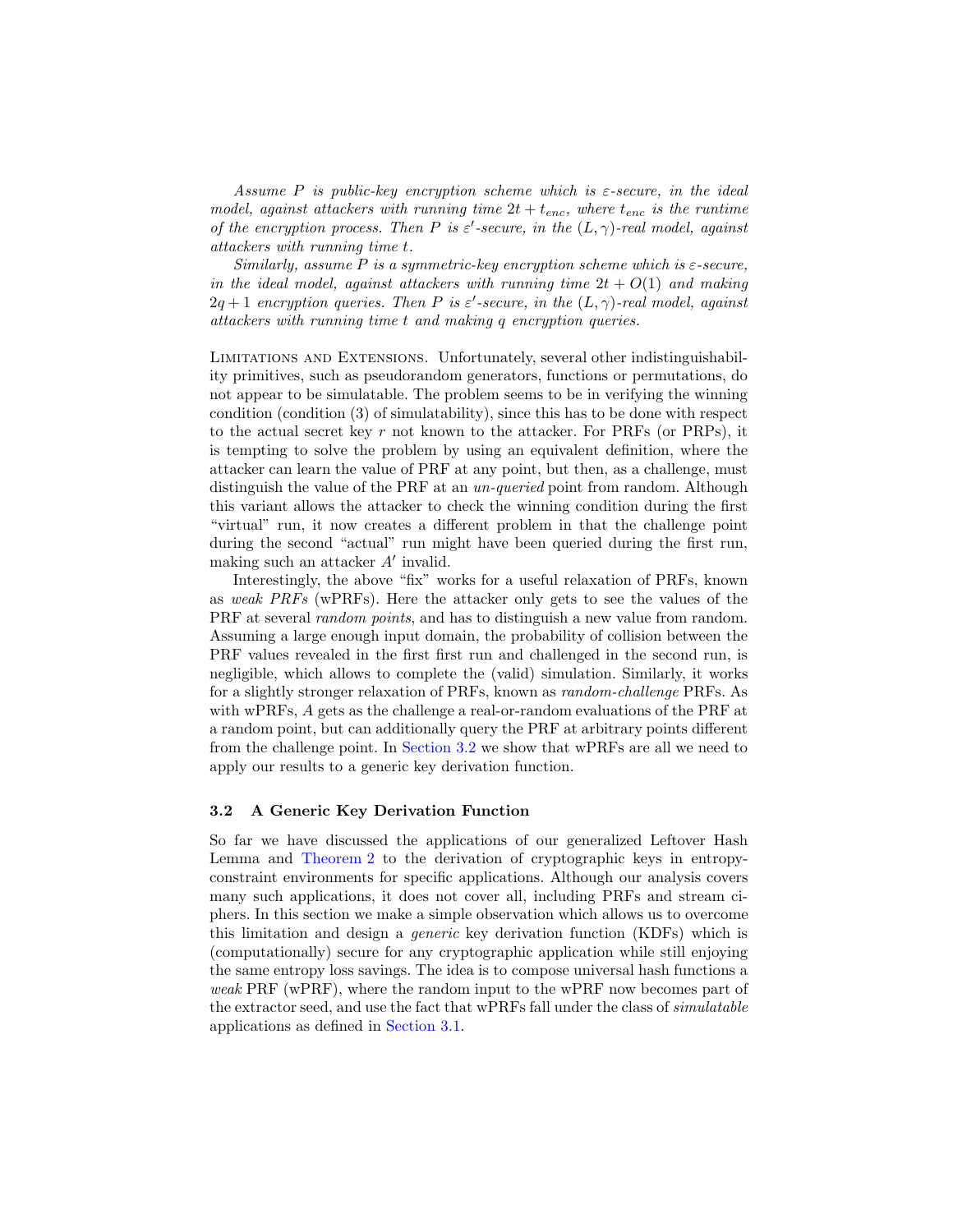Specifically, we define the KDF on the basis of a  $(1 + \gamma)/2^v$ -universal hash family H with v-bit outputs and a wPRF F taking a k-bit input w and a vbit key r, and outputting a v-bit output  $y = F_r(w)$ , as follows. The public seed s for the KDF Ext is a pair  $s = (h, w)$ , where h is a random universal function from  $\mathcal H$  and  $w$  is a random element in the domain of  $F$ . We then define  $Ext(x,(h, w)) \stackrel{\text{def}}{=} F_{h(x)}(w)$ ; i.e., the initially extracted value  $h(x)$  is used as a wPRF key, which is then used to evaluate  $F$  on  $w$ .

We also notice that if one needs to extract multiple keys for several applications, we can simply use the output of our computational KDF as a seed of a regular PRG or PRF, since such applications are now "covered".

Remark 1. For the case of deriving multiple keys, as above, we notice that the wPRF step is not needed provided *all* the keys are for cryptographic applications covered by our technique (i.e., strongly secure, unpredictable, or simulatable primitives). Namely, in such a case we can directly use the initially extracted key  $H(X)$  as a seed for the (regular) PRF/PRG to derive all the required keys. This allows us to avoid increasing the seed length by  $k$  bits, and saves one application of wPRF. The proof of this claim follows by a simple hybrid argument (which we omit). In general, though, the wPRF-based solution is preferable, as it adds considerable generality at a relatively moderate cost.

# 4 Reducing the Seed Length

In this section we study the soundness of the natural expand-then-extract approach described in the Introduction, showing our negative result in [Section 4.1](#page-15-0) and our two positive results in [Section 4.2](#page-16-0) and [Section 4.3.](#page-16-1)

NEGLIGIBLE AND FRIENDS. We use  $k$  to denote a security parameter. A function  $\mu : \mathbb{N} \to [0,1]$  is negligible if for any  $c > 0$  there is a  $k_0$  such that  $\mu(k) \leq 1/k^c$ for all  $k \geq k_0$ . To the contrary,  $\mu$  is non-negligible if for some  $c > 0$  we have  $\mu(k) \geq 1/k^c$  for infinitely many k. Throughout, negl(k) denotes a negligible function in  $k$ .

A function  $\tau(\cdot): \mathbb{N} \to [0, 1]$  is *overwhelming* if  $1 - \tau(\cdot)$  is negligible. A function  $\phi : \mathbb{N} \to [0,1]$  is *noticeable* if for some  $c > 0$  there is an  $k_0$  such that  $\phi(k) \geq$  $1/k^c$  for all  $k \geq k_0$ . Note that non-negligible is not the same as noticeable. For example,  $\mu(k) \stackrel{\text{def}}{=} k \mod 2$  is non-negligible but not noticeable.

COMPUTATIONAL EXTRACTORS AND PRGS. Recall that with  $\Delta_D(X, Y) \stackrel{\text{def}}{=}$  $Pr[D(X) = 1] - Pr[D(Y) = 1]$  we denote the advantage of a circuit D in distinguishing the random variables X and Y. Let  $\mathcal{D}_t$  denote the class of all probabilistic circuits of size t. With  $CD_t(X, Y) = \max_D \Delta_D(X, Y)$  we denote the computational distance of X and Y, here the maximum is over  $D \in \mathcal{D}_t$ . When  $t = \infty$  in unbounded, we recover the notion of statistical distance  $SD(X, Y)$ . When  $X = X_k$  and  $Y = Y_k$  are families of distributions indexed by the security parameter  $k$ , we will say that  $X$  and  $Y$  are computationally indistinguishable, denoted  $X \approx_c Y$ , if for every polynomial  $t(.)$ ,  $CD_{t(k)}(X_k, Y_k) = \text{negl}(k)$ .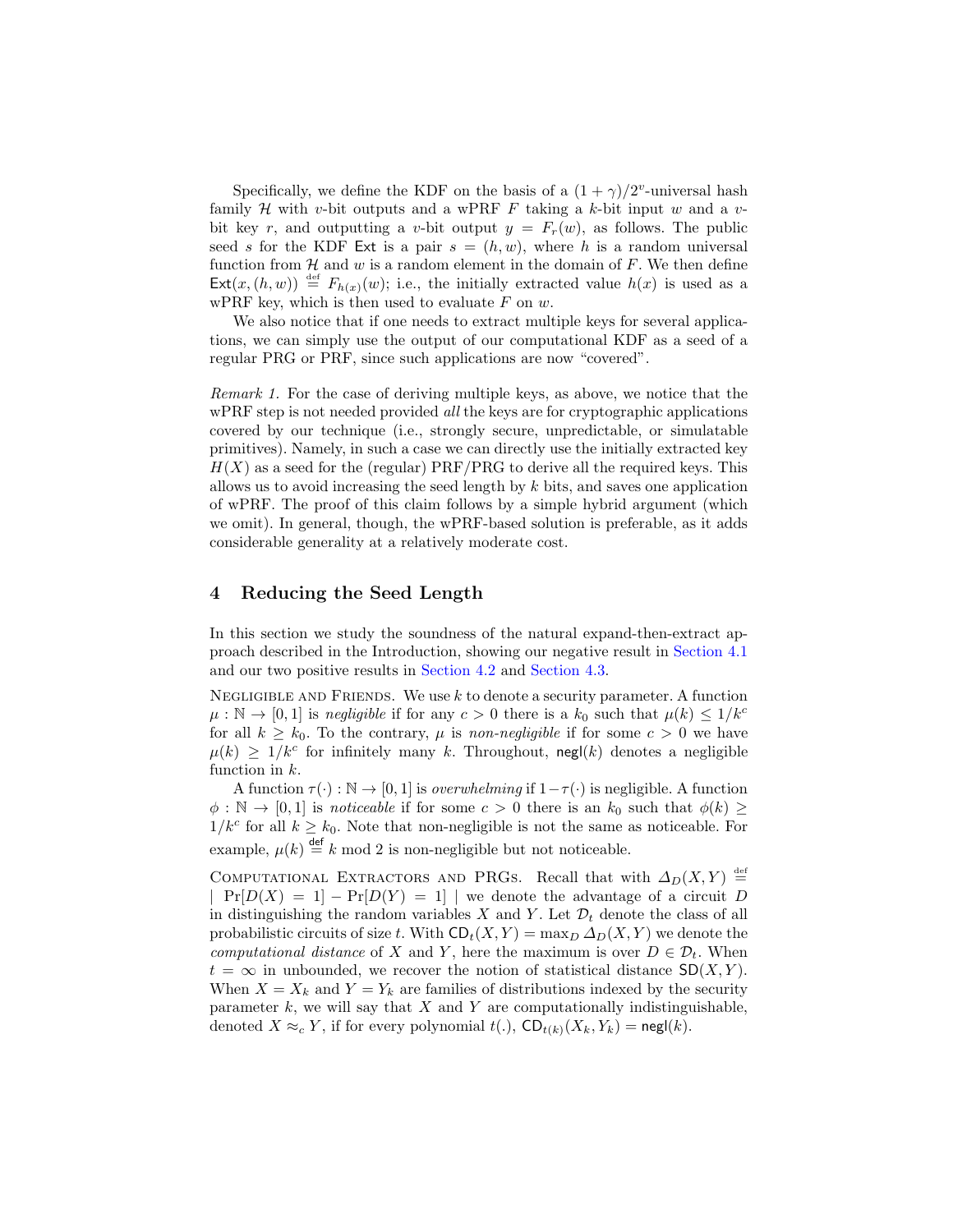Definition 4 (Computational Extractor). We say that an efficient function Ext :  $\mathcal{X} \times \{0,1\}^n \rightarrow \{0,1\}^v$  is an (average-case, strong) computational mextractor (for space  $\mathcal{X}$ ), if for all efficiently samplable  $X, Z$  such that  $X$  is distributed over X and  $\widetilde{\mathbf{H}}_{\infty}(X|Z) \geq m$  (here X, n, v, m are all indexed by a security parameter k)

$$
(\mathsf{Ext}(X;S),S,Z)\approx_c (U_v,S,Z)
$$

Definition 5 (Pseudorandom Generator). A length increasing function Prg :  ${0,1}^k \rightarrow {0,1}^n$  is a pseudorandom generator (PRG) if  $\text{Prg}(U_k) \approx_c U_n$ . We also say that Prg is  $(T, \delta)$ -secure if  $CD_T(Prg(U_k), U_n) \leq \delta$ .

COMPUTATIONAL EXTRACTORS WITH SHORT SEEDS? We are ready to formalize our main question: Is it safe to expand an extractor seed using a PRG?

<span id="page-15-2"></span>Hypothesis 1 [Expand-then-Extract] If Ext is an  $(m(k), \varepsilon(k))$ -extractor with seed length  $n(k)$  where  $\varepsilon(.)$  is negligible and  $\text{Prg}$  :  $\{0,1\}^k \to \{0,1\}^{n(k)}$  is a pseudorandom generator, then Ext′ defined as

$$
\mathsf{Ext}'(x; s) = \mathsf{Ext}(x; \mathsf{Prg}(s))
$$

is a computational m-extractor.

#### <span id="page-15-0"></span>4.1 Counter-Example: Expanding Seeds is Insecure in General

<span id="page-15-3"></span>In this section we show that, unfortunately, Hypothesis [1](#page-15-2) is wrong in general.

Theorem 5 (Hypothesis [1](#page-15-2) wrong assuming DDH). Under the DDH assumption, there exists a pseudorandom generator Prg(.) and a strong extractor  $\textsf{Ext}(.;.)$  (which is a perfectly universal hash function) such that  $\textsf{Ext}'(x; s) \stackrel{\text{def}}{=}$  $\text{Ext}(x; \text{Prg}(s))$  can be efficiently distinguished from uniform on any input distribution (i.e.  $Ext'$  is not a computational extractor.)

*Proof (of [Theorem 5\)](#page-15-3).* Let  $G$  be a prime order p cyclic group with generator g where the DDH problem is hard. Then  $\mathsf{Prg} : \mathbb{Z}_p^3 \to \mathcal{G}^6$  defined as

$$
Prg(a, b, c) = (g^a, g^b, g^{ab}, g^{ac}, g^{bc}, g^{abc})
$$

is a a secure pseudorandom generator [\[28\]](#page-19-20). Let  $\textsf{Ext}: \mathbb{Z}_p^3 \times \mathcal{G}^6 \to \mathcal{G}^2$  be

$$
Ext((x, y, z); (A, B, C, D, E, F)) = (A^x B^y C^z, D^x E^y F^z)
$$

It is easy to see that Ext is a perfectly universal hash function from  $\mathbb{Z}_p^3 \to \mathcal{G}^2$ (and, by [Lemma 1,](#page-7-2) strong  $(2 \log p + 2 \log (1/\varepsilon), \varepsilon)$ -extractor). Now consider the distribution

<span id="page-15-4"></span>
$$
[\mathsf{Ext}((x,y,z);\mathsf{Prg}(a,b,c))\ ,\ (a,b,c)] = [(g^{ax}g^{by}g^{abz},g^{acx}g^{bcy}g^{abcz})\ ,\ (a,b,c)]\ (8)
$$

<span id="page-15-1"></span><sup>&</sup>lt;sup>6</sup> In order to avoid an extra parameter, we simply assume wlog that the seed length of our PRG is equal to the security parameter  $k$ .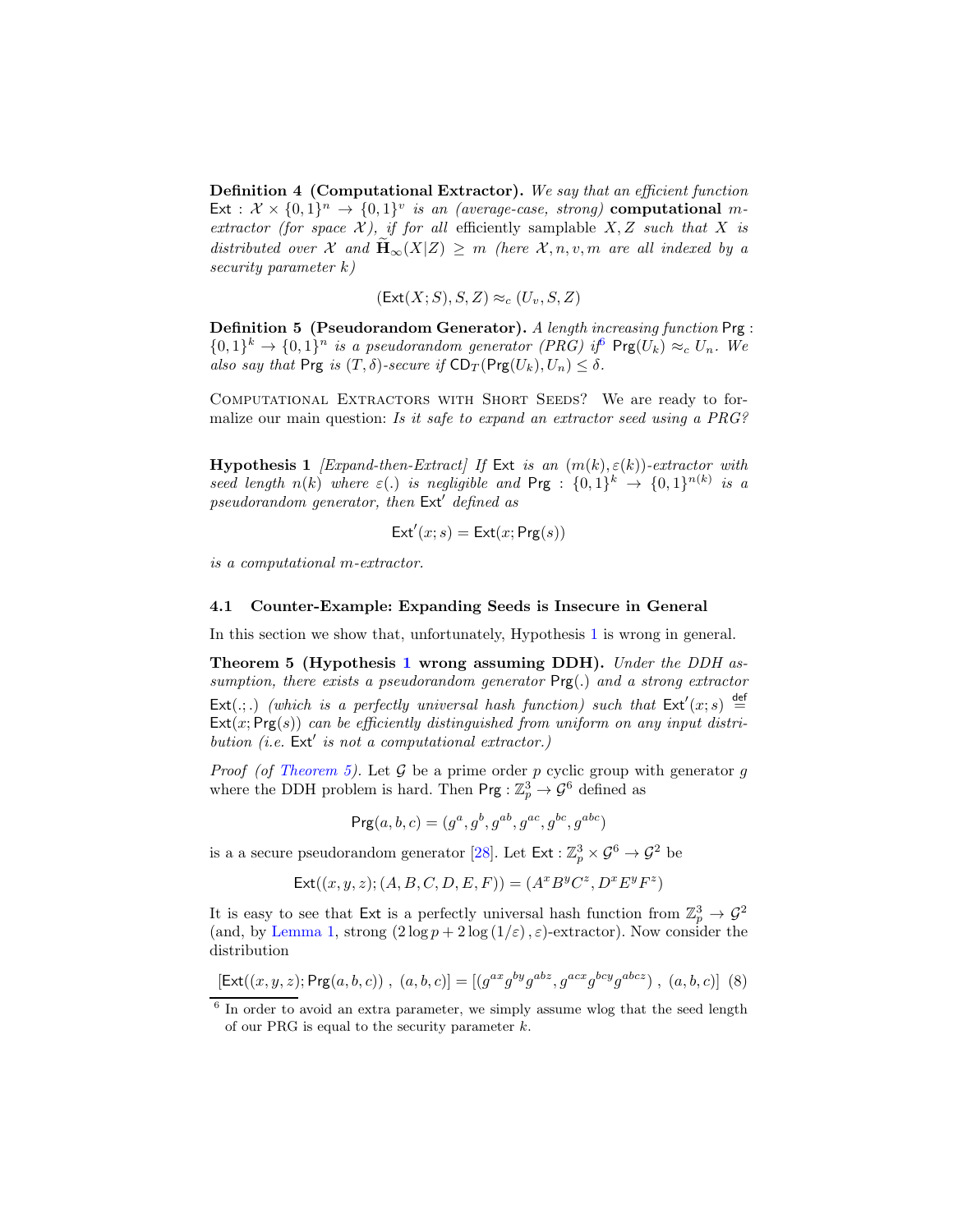The distribution [\(8\)](#page-15-4) is not pseudorandom as any tuple  $(\alpha, \beta), (a, b, c) \in \mathcal{G}^2 \times \mathbb{Z}_p^3$ of the form [\(8\)](#page-15-4) satisfies  $\alpha^c = \beta$ , which can be efficiently verified, while a random distribution will satisfy this relation with probability  $1/p$ .

### <span id="page-16-0"></span>4.2 Expanding Seeds is Safe when Extracting Few Bits

By the following theorem, the expand-then-extract Hypothesis does hold, if the pseudorandom generator Prg used for expansion is sufficiently strong. The required hardness depends exponentially on the output length  $v$  of the extractor. The proof of the following Theorem is given in the full version of this paper [\[1\]](#page-18-9).

**Theorem 6.** Assume  $\text{Ext}: \mathcal{X} \times \{0,1\}^n \to \{0,1\}^v$  is a  $(m,\varepsilon)$ -extractor with running time  $t_{\text{Ext}}$ , and  $\text{Prg}: \{0,1\}^k \to \{0,1\}^n$  is a  $(T,\sqrt{\varepsilon})$ -pseudorandom generator, for some

$$
T \in O\left(2^{2v}(n+v)t_{\text{Ext}}/\varepsilon\right) \tag{9}
$$

Then  $Ext'(x; s) \stackrel{\text{def}}{=} Ext(x; Prg(s))$  is a  $(m, 4\sqrt{\varepsilon})$ -extractor. In particular, if the running time of Ext is polynomial in k, its error  $\varepsilon(k) = \text{negl}(k)$ , its output size  $v = O(\log k)$ , and Prg is secure against polynomial (in k) size distinguishers, then Ext' is an  $(m, \varepsilon')$ -extractor for  $\varepsilon'(k) = \mathsf{negl}(k)$ .

### <span id="page-16-1"></span>4.3 Expanding Seeds is Safe in Minicrypt

Before we can state the main result of this section, we need a few more definitions.

BIT-AGREEMENT. Bit-agreement is a protocol between two efficient parties, which we refer to as Alice and Bob. They get the security parameter  $k$  in unary (denoted  $1^k$ ) as a common input and can communicate over an authentic channel. Finally, Alice and Bob output a bit  $b_A$  and  $b_B$ , respectively. The protocol has correlation  $\epsilon = \epsilon(k)$ , if for all k,  $Pr[b_A = b_B] \geq (1 + \epsilon(k))/2$ . Furthermore, the protocol has security  $\delta = \delta(k)$ , if for every efficient adversary Eve, which can observe the whole communication C, and for all k,  $Pr[$ **Eve** $(1^k, C) = b_B] \le 1 - \delta(k)/2$ .

KEY-AGREEMENT & PKE. If  $\epsilon(\cdot)$  and  $\delta(\cdot)$  are overwhelming then such a protocol achieves key-agreement. Using parallel repetition and privacy amplification, it is known [\[20,](#page-19-21)[19\]](#page-19-22) that any protocol which achieves bit-agreement with noticeable correlation  $\epsilon(\cdot)$  and overwhelming security  $\delta(\cdot)$  can be turned into a key-agreement protocol, without increasing the number of rounds. A 2-message key-agreement protocol is equivalent to public-key encryption (PKE). The proof of the following Theorem is given in the full version of this paper [\[1\]](#page-18-9).

Theorem 7 (Hypothesis [1](#page-15-2) holds in minicrypt). If there exists a secure pseudorandom generator Prg and a strong extractor  $\text{Ext}$  where  $\text{Ext}'(.;.) \stackrel{\text{def}}{=} \text{Ext}(\text{Prg(.)};.)$ is not a computational extractor, then the protocol from Figure [1](#page-17-0) is a twomessage bit-agreement protocol with noticeable correlation and overwhelming security (and thus implies PKE).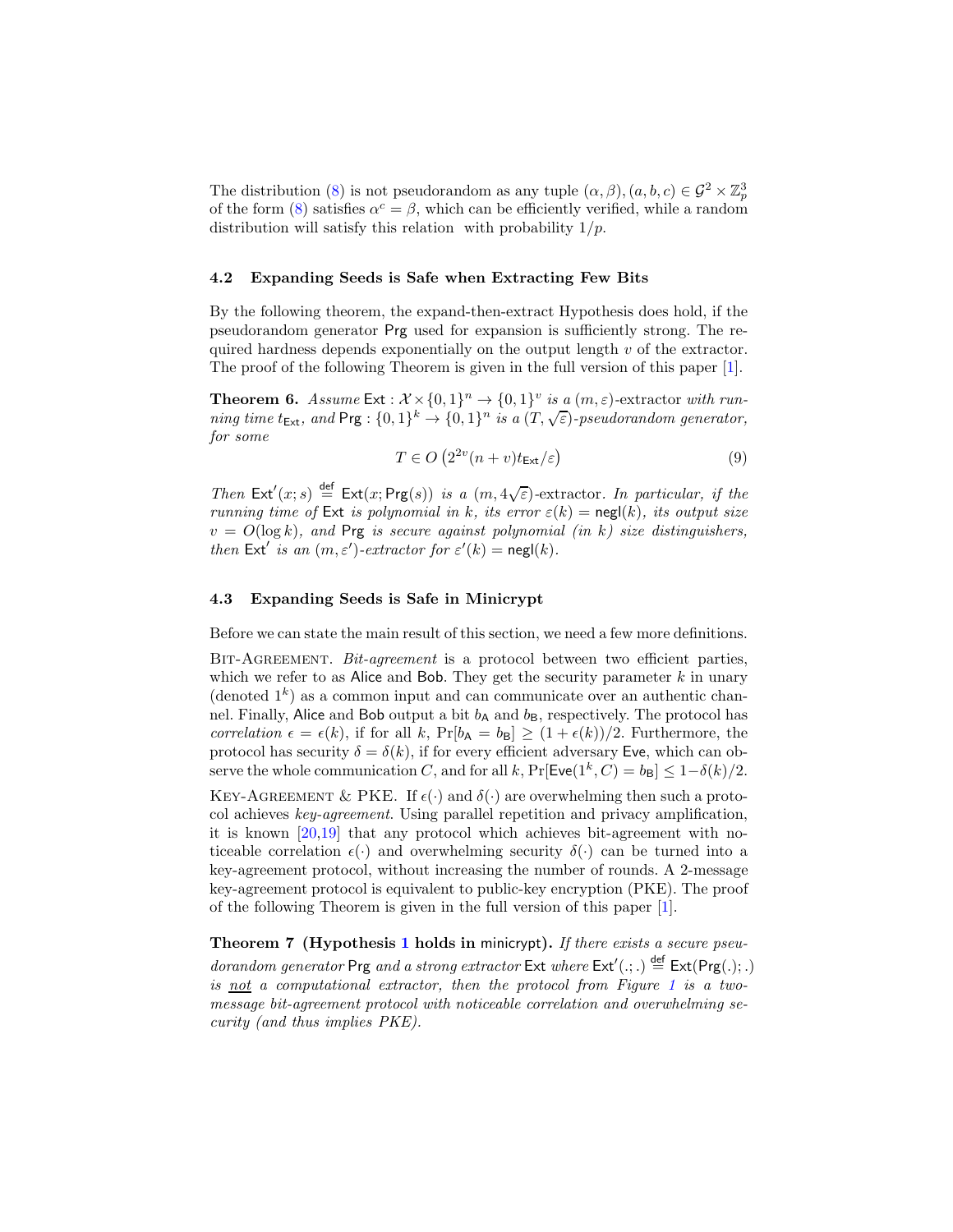Remark 2. In the above theorem not being a secure computational extractor means that there exists an efficient uniform D that can distinguish  $Ext(Prg(.);.)$ with noticeable advantage (in the security parameter k). If  $Ext(Prg(.);.)$  is only insecure against non-uniform adversaries, then also the resulting protocol (which uses  $D$ ) will be non-uniform. If the distinguisher  $D$  only has non-negligible advantage (i.e. only works for infinitely many, but not all, security parameters  $k$ ), then also the protocol will work for infinitely many  $k$ . This issue is inherent in win-win type results where an adversary is turned into a "useful" protocol [\[13,](#page-18-10)[32](#page-19-16)[,12](#page-18-11)[,33\]](#page-19-17). It roots in the fact that in cryptography we usually put weak requirements for adversaries to be considered efficient (can be non-uniform and only have nonnegligible advantage), whereas we usually require from practical algorithms to be uniform and secure for all (sufficiently large) security parameters.

| Alice                                              |      | Bob                                                             |
|----------------------------------------------------|------|-----------------------------------------------------------------|
| $s \leftarrow U_k$ ; $s' \leftarrow \text{Prg}(s)$ | s'   | $(x, z) \leftarrow (X, Z)$                                      |
|                                                    |      | $b_{\rm B}$ $\leftarrow$ $U_1$                                  |
|                                                    |      | if $b_{\mathsf{B}} = 0$ then $r \leftarrow \mathsf{Ext}(x; s')$ |
|                                                    |      | else if $b_{\text{B}} = 1$ then $r \leftarrow U_v$              |
|                                                    | r, z |                                                                 |
| $b_{\mathsf{A}} \leftarrow D(r, s, z)$             |      |                                                                 |

<span id="page-17-0"></span>Fig. 1. A bit agreement protocol from any Prg, Ext that constitute a counterexample (via distinguisher D) to Hypothesis [1.](#page-15-2)

<span id="page-17-1"></span>We obtain the following corollary whose proof is immediate from Figure [1.](#page-17-0)

Corollary 1. Assume Prg is a secure pseudorandom generator. Assume further that there exists no public-key encryption scheme (with non-negligible gap between security and decryption correctness) with pseudorandom ciphertexts, whose secret key is the seed of Prg and whose public key is the output of Prg. Then the expand-then-extract hypothesis is true for Prg.

DISCUSSION. [Corollary 1](#page-17-1) reduces the soundness of the expand-then-extract approach to the impossibility of constructing public-key encryption from the given PRG in a very particular way, where the ciphertexts are pseudorandom and, more importantly, the key-generation algorithm samples a random s and sets  $sk = s, pk = Prg(s)$ . To the best of our knowledge, this impossibility assumption seems very likely for "practical" PRGs, such as AES. For example, not only there is no black-box construction of PKE (or key agreement) from a PRG alone, as shown by Impagliazzo and Rudich [\[23\]](#page-19-23), but, in fact, it is entirely consistent with current knowledge that these two tasks are separable, in the sense that there is some computational model/complexity class (e.g., perhaps some extension of  $BQP$  or  $AM \cap coAM$ ) that is powerful enough to break all public key schemes,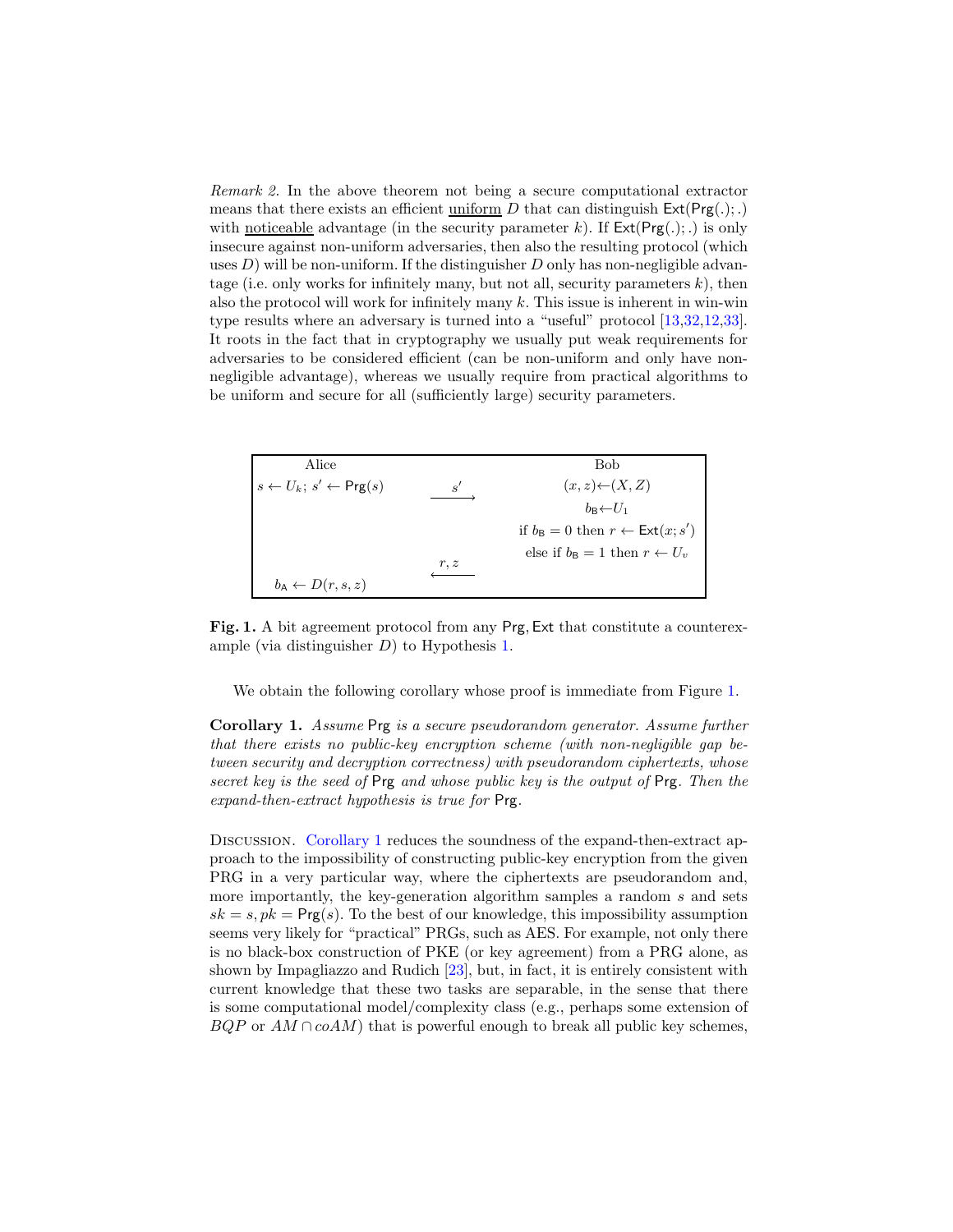but not powerful enough to break AES. If this is the case, then the AES-bases expand and extract scheme is secure with respect to all efficient input distributions and distingiuishers (even those that are based on public key tools such as factoring, lattices etc.). Moreover, we do not know any black-box construction of PKE from PRG and *any other* "cryptomania" assumption (like non-interactive zero-knowledge proofs, fully-homomorphic or identity-based encryption, etc.), where the public key of the PKE is simply the output of the PRG. To summarize, our results give strong evidence that the expand-then-extract approach is secure using any practical PRG (like AES), despite being (generally) insecure in theory.

Acknowledgements: We would like to thank Russell Impagliazzo and Ronen Shaltiel for useful discussions.

# References

- <span id="page-18-9"></span>1. Boaz Barak, Yevgeniy Dodis, Hugo Krawczyk, Olivier Pereira, Krzysztof Pietrzak, Francois-Xavier Standaert, and Yu Yu. Leftover hash lemma, revisited. Cryptology ePrint Archive, Report 2011/088, 2011. <http://eprint.iacr.org/>.
- <span id="page-18-6"></span>2. Boaz Barak and Shai Halevi. A model and architecture for pseudo-random generation with applications to /dev/random. In ACM CCS 2005.
- <span id="page-18-5"></span>3. Boaz Barak, Ronen Shaltiel, and Eran Tromer. True random number generators secure in a changing environment. In CHES 2003.
- <span id="page-18-1"></span>4. Charles H. Bennett, Gilles Brassard, and Jean-Marc Robert. Privacy amplification by public discussion. SIAM Journal on Computing, 17(2):210–229, 1988.
- <span id="page-18-4"></span>5. Xavier Boyen, Yevgeniy Dodis, Jonathan Katz, Rafail Ostrovsky, and Adam Smith. Secure remote authentication using biometric data. In EUROCRYPT 2005.
- <span id="page-18-8"></span>6. Ran Canetti, Yevgeniy Dodis, Shai Halevi, Eyal Kushilevitz, and Amit Sahai. Exposure-resilient functions and all-or-nothing transforms. In Eurocrypt 2000.
- <span id="page-18-0"></span>7. J.L. Carter and M.N. Wegman. Universal classes of hash functions. Journal of Computer and System Sciences, 18:143–154, 1979.
- 8. Céline Chevalier, Pierre-Alain Fouque, David Pointcheval, and Sébastien Zimmer. Optimal randomness extraction from a diffie-hellman element. In EUROCRYPT 2009.
- <span id="page-18-12"></span>9. Yevgeniy Dodis, Rosario Gennaro, Johan Håstad, Hugo Krawczyk, and Tal Rabin. Randomness extraction and key derivation using the cbc, cascade and hmac modes. In CRYPTO 2004.
- <span id="page-18-7"></span>10. Yevgeniy Dodis, Jonathan Katz, Leonid Reyzin, and Adam Smith. Robust fuzzy extractors and authenticated key agreement from close secrets. In CRYPTO 2006.
- <span id="page-18-3"></span>11. Yevgeniy Dodis, Rafail Ostrovsky, Leonid Reyzin, and Adam Smith. Fuzzy extractors: How to generate strong keys from biometrics and other noisy data. SIAM Journal on Computing, 38(1):97–139, 2008.
- <span id="page-18-11"></span><span id="page-18-10"></span>12. Bella Dubrov and Yuval Ishai. On the randomness complexity of efficient sampling. In STOC 2006.
- <span id="page-18-2"></span>13. Stefan Dziembowski. On forward-secure storage. In CRYPTO 2006.
- 14. Rosario Gennaro, Hugo Krawczyk, and Tal Rabin. Secure hashed diffie-hellman over non-ddh groups. In EUROCRYPT 2004.